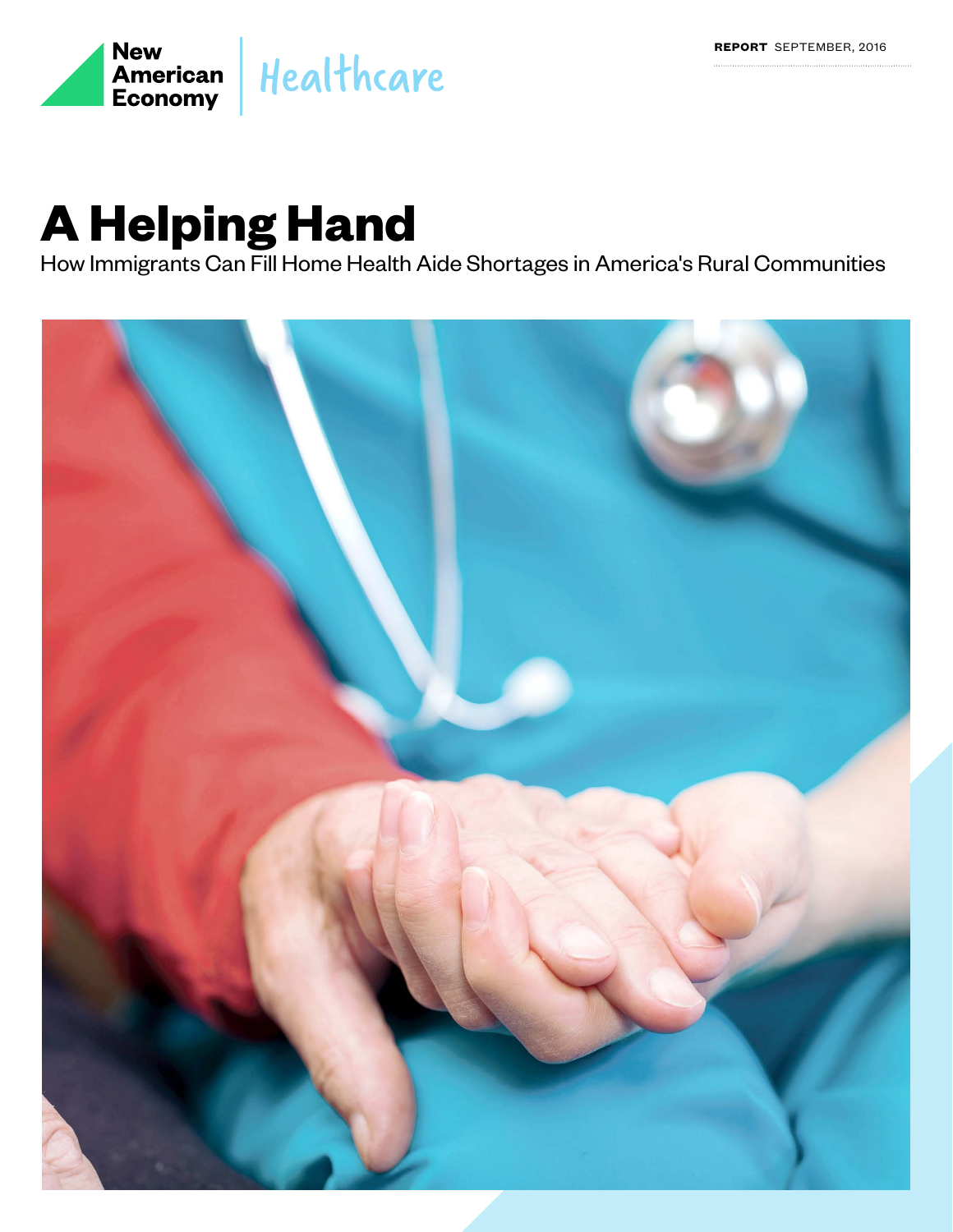# **Executive Summary**

**THE RET RET RET AND THE RET RET THE RET RET THE RET THE RET RET PAID ISLAM CHAPTER OF THE RET PAID ISLAM CONTROLLER SUPPLY AND A SUPPLY AND A SUPPLY AND A SUPPLY AND SUPPLY AND SUPPLY AS A SUPPLY AND SUPPLY ASSEMBLY A SUP** 76.4 million baby boomers will undoubtedly change our healthcare system and society in countless ways. Studies have found that the average elderly individual spends over three times more on healthcare each year than the average American of working age.**[1](#page-17-0)** Today's baby boomers will likely widen that gap further—as many are expected to live longer, while also battling chronic, longstanding conditions. By 2030, for instance, experts predict more than one in four baby boomers will have diabetes and more than half will have arthritis.**[2](#page-17-1)** The healthcare industry is already preparing for this sea change, creating more jobs in fields such as pharmaceutical manufacturing and elder care in preparation for a period of soaring demand.

## Between 2012 and 2022, the U.S. Bureau of Labor Statistics projects that home health aides will be the **third-fastest growing occupation** in the United States.

But perhaps no other profession will be as profoundly impacted by the graying of America as home health aides, workers who help both seniors and younger, disabled individuals cope with their ongoing medical needs and the basic tasks of daily living at home. Today, the country has 875,000 home health aides, but the profession is expected to grow rapidly, in no small part because hiring an aide can be a cheaper alternative to entering a nursing home or assisted living facility fulltime. Between 2012 and 2022, the U.S. Bureau of Labor Statistics projects that home health aides will be the third-fastest growing occupation in the United States.**[3](#page-17-2)** PHI, a group that studies the industry, says that by 2020 America's direct care workforce—a group made up of

nursing aides, home health aides, and the personal care aides that help mostly with day-to-day nonmedical tasks—will be 5 million people strong. That will make direct care workers the largest occupational group in the United States, just ahead of retail salespeople.**[4](#page-17-3)**

As the demand surges for these types of direct care workers, however, many policymakers worry that the labor force is not prepared to meet the growing need, particularly in isolated or rural areas.**[5](#page-17-4)** While the number of home health aide jobs will grow by 48 percent between 2012 and 2022, the population of people who typically fill such jobs—working age women with less than a bachelor's degree—is projected to grow by just 2.1 percent. The home healthcare industry has trouble attracting the U.S. workers who do fit this profile, likely because of long hours, the physical and mental challenges associated with the job, and the fact that historically home health aides have been among the lowest-paid occupations in the country. There have been recent attempts to raise the wage of these jobs in several states and, most recently after a federal court ruling, at the federal level.**[6](#page-17-5)** But the evidence from 16 states that already have minimum wage requirements for home health aides suggests that this alone will do little to mitigate against any potential worker shortages. The downsides of this occupation versus other minimum wage roles remain, and the states that have required minimum wage for these jobs still experience huge gaps in the supply of workers, particularly in rural communities.**[7](#page-17-6)**

## The population of people who typically fill such jobs is projected to **grow by just 2.1%**.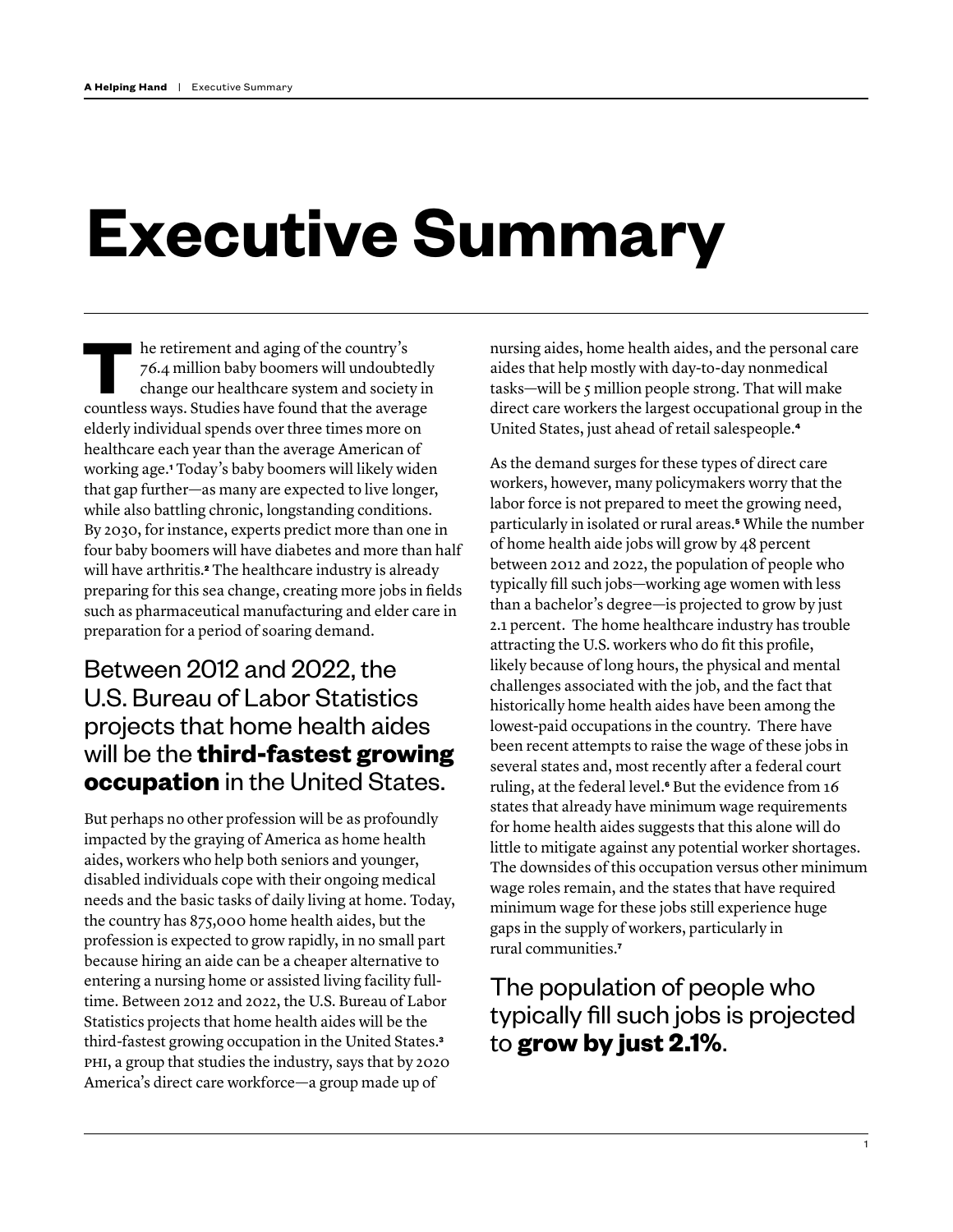#### KEY FINDINGS

 $\blacksquare$  In an era when all parts of the country are in need of more health aides, counties outside of metropolitan areas **are already behind**.

 On a per capita basis, there are currently almost 20 percent more home health aides working in metropolitan areas than there are in the areas outside of them. In 2013, metropolitan areas had **264** home health aides for every 100,000 people. Communities outside of metropolitan areas had **only 224**.

 $\blacksquare$  Demographic trends mean that non-metro areas could have a **particularly strong need** for home health aides in the future.

 Home health aides care predominately for elderly individuals or patients with disabilities. Both groups are more commonly found outside of metro areas. The average resident in a non-metro community today is 40 years old—or **2.5 years older** than their metropolitan counterpart—an age gap that is quickly widening. Working-age Americans living in non-metro areas are also 51 percent more likely to be disabled than those living in metropolitan communities.

 $\blacksquare$  In some states, the number of home health aides available outside of metropolitan areas is **already incredibly low**.

 Nationwide, there are currently 258 home health aides for every 100,000 people. In the non-metro portions of Alabama, however, there are only **35** health aides for every 100,000 residents. In five other states, including Nebraska, Arizona, Connecticut, and Washington State, the equivalent figure is **lower than 75**.

### $\blacksquare$  Immigrants could play an important role **answering future gaps** in our home health aide workforce.

 Between 2012 and 2022, the number of home health aide jobs in America is projected to grow by 48 percent. At the same time, however, as a large portion of Americans age, and as young Americans become more educated, the group of native-born workers who typically gravitate towards such positions is projected to shrink, falling by almost **700,000 people**, or 1.5 percent. By injecting young individuals with the appropriate skills into the workforce, immigrants could help mitigate some of the projected home health aide shortage. Already, **19 percent** of foreign-born workers in the healthcare sector are in home health aide jobs, compared to just **10 percent** of native-born health workers.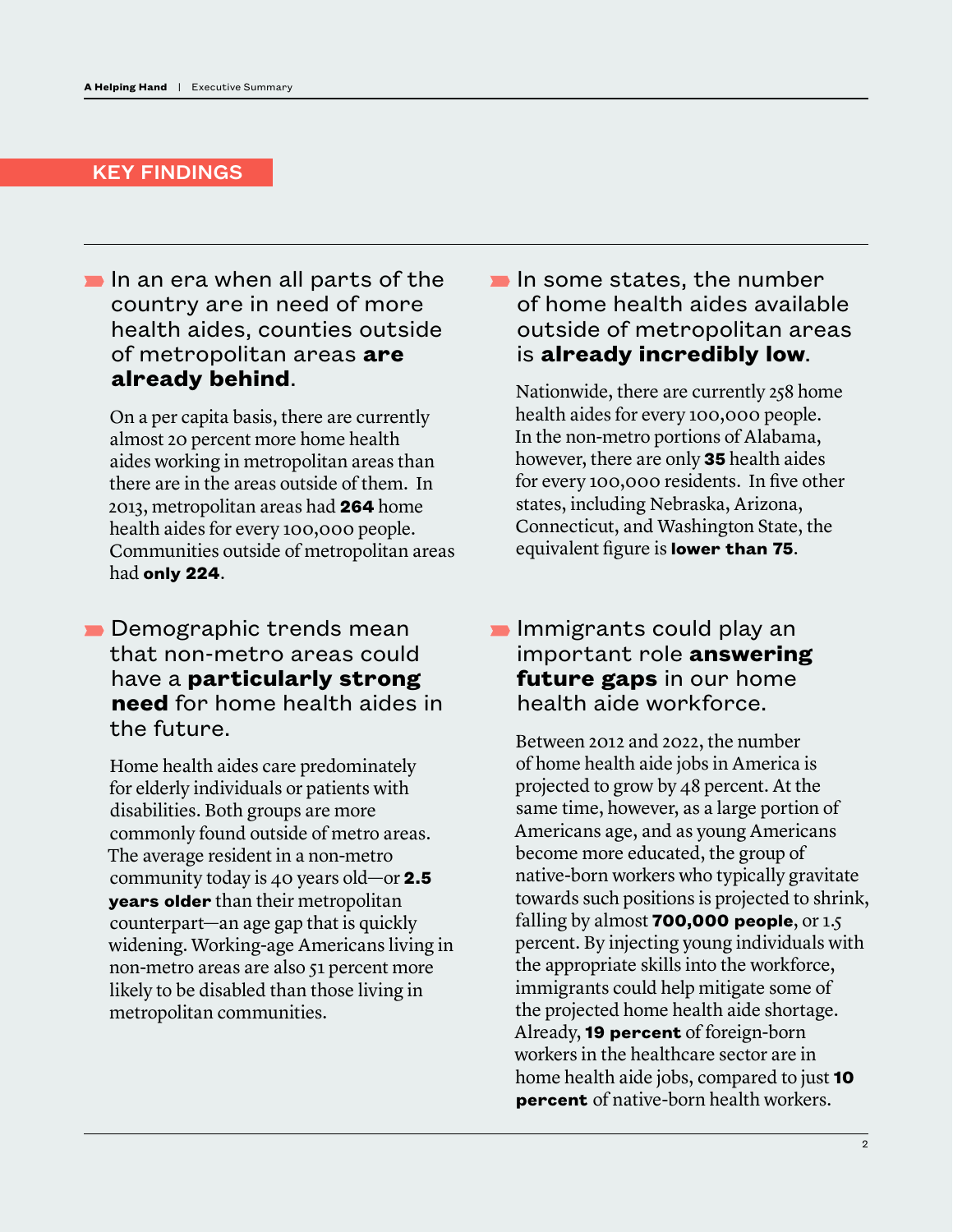Already, some parts of the country are reporting severe home health aide shortages. One 2015 national survey of home health care administrators, for instance, found that 62.8 percent identified "caregiver shortages" as one of the top three biggest threats to growing their businesses.**[8](#page-17-7)** Patients living in a variety of less urban areas, ranging from Western Massachusetts to rural Arkansas, report reaching out to local home health care agencies only to be told that full-time caretakers simply are not available given the limited supply.**[9](#page-17-8) [10](#page-17-9)**

In this paper, part of a series on the healthcare workforce, we examine the current population of home health aides and where they are around the country, comparing the differences in supply between metropolitan areas and non-metropolitan, or more rural areas.**[11](#page-17-10)** Our work finds that despite having potentially greater medical needs, non-metropolitan areas are already falling behind in the race to provide enough home health aides for consumers. As demand escalates in the coming years, such communities may face even greater challenges providing residents with appropriate levels of care. This, combined with the smaller number of physicians in rural communities per capita, may make the 10.5 million baby boomers and elderly individuals living in such communities particularly vulnerable to healthcare challenges as they age.

## Already, some parts of the country are reporting **severe home health aide shortages**.

In the coming years, many steps must be taken to address the shortage of home health aides particularly given the high injury rates and turnover in the profession.**[12](#page-17-11)** It is clear that, at least in the near term, immigrants may be particularly well positioned to fill some of the workforce gaps. Immigrant workers in general tend to be younger than the native-born population—a valuable attribute given the physically demanding nature of the work. The foreign-born population is also far more likely than the native-born one to have either a graduate degree or less than a high school education.**[13](#page-17-12)** In other words, there is a large pool

of immigrants well suited for high-skilled jobs, like physicians or surgeons, but there is also a large pool of immigrants well suited for low-skilled jobs. For this segment of the immigrant population, home health aide work can be a stable position, well matched to their underlying skill set. There is also already enthusiasm for the work: Almost one out of every four home health aides in the country currently is foreign-born.**[14](#page-17-13)**

Despite the real need for home health aides in the country currently—and the role immigrants could play helping to fill such positions—little has been done in recent years to make it easier for immigrants to come to the United States and work in such roles. Currently, the United States has dedicated visas for less-skilled individuals with jobs in the agriculture industry or for immigrants engaged in temporary, seasonal work in places such as hotels and amusement parks. The country, however, lacks any sort of temporary visa that would allow employers to bring in other types of lessskilled workers, like home health aides, even when no Americans are interested or available to fill such roles.**[15](#page-17-14) [16](#page-17-15)** The lack of geographic focus of our immigration system also continues to be a challenge for our healthcare industry, which suffers from a clustering of workers in urban centers. While countries like Canada and Australia allow individual provinces, cities, or regions to bring in the specific immigrant workers they need,**[17](#page-17-16)** the United States lacks any such visa that would allow rural, medically underserved areas to bring in desperately needed healthcare workers.

The unresolved debates in Washington surrounding immigration also present a challenge for the direct care industry overall, where it is estimated that more than one in five immigrant workers are currently undocumented.**[18](#page-17-17)** Such workers are vulnerable to deportation and legal uncertainty as part of daily life. Helping undocumented workers achieve legal status would provide more stability to this increasingly important industry, especially in rural areas where the need for more home health aides is greatest.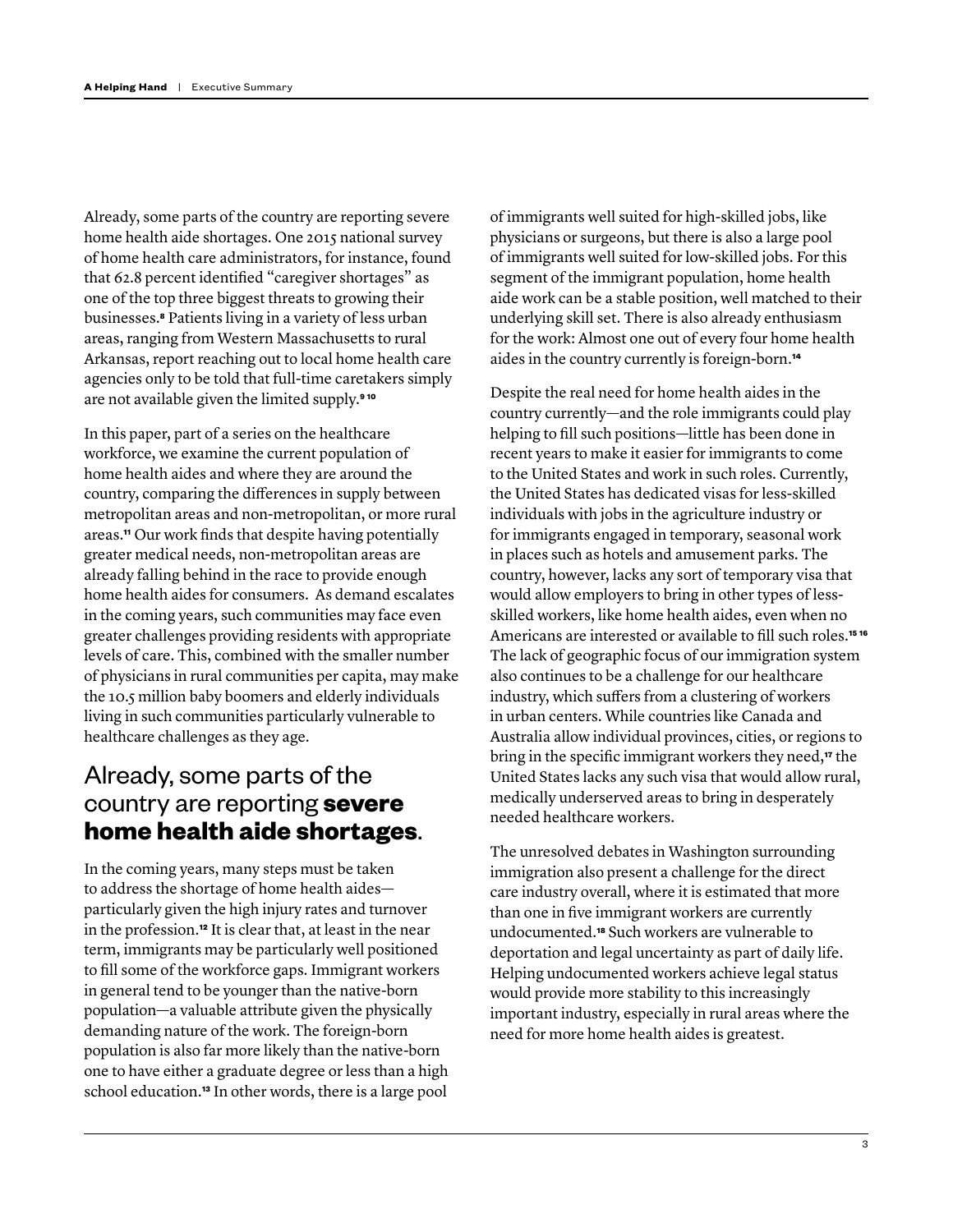# **The Supply of Home Health Aides**

**THE UNITED STATES IN THE UNITED STATES IN THE USE OF THE USE OF THE USE OF THE USE OF THE USE OF THE CONTROLLATE CONTROLLATE CONTROLLATE CONTROLLATE CONTROLLATE CONTROLLATE CONTROLLATE CONTROLLATE CONTROLLATE CONTROLLATE** in the country is a major issue that has long worried policymakers and experts. Rural counties have far fewer doctors per 100,000 people than larger urban centers.**[19](#page-18-0)** Many rural communities also face particular challenges providing their populations with adequate numbers of dentists and mental health professionals.**[20](#page-18-1) [21](#page-18-2)** In this brief, we explore how this dynamic plays out in an industry of growing importance: the home health care workers who will provide in-home care to America's 76.4 million retiring baby boomers. With more than 70 percent of baby boomers saying they hope to live out their golden years at home, the number of jobs in the industry are projected to grow by 48 percent between 2012 and 2022.**[22](#page-18-3)**

To examine the supply of workers in the field, we rely on 2014 data from the U.S. Bureau of Labor Statistics' Occupational Employment Survey. The data allow us to see the number of home health aides working per 100,000 people in metropolitan areas (cities and their surrounding suburbs) versus the more rural communities that fall outside them. To determine the number of people living in these areas, as well as basic information on their age and healthcare needs, we rely on the 2013 American Community Survey and U.S. Census Population estimates for 2014.

Our work shows that, much like other healthcare occupations, the supply of home health aides is more robust in urban areas. There are currently 17.9 percent more home health aides working per capita in metropolitan areas than there are in non-metro communities in the United States.**[23](#page-18-4)** This is particularly concerning given that shortages are already known to exist in the industry nationwide. One

2015 national survey of home health care administrators, for instance, found that 62.8 percent identified "caregiver shortages" as one of the top three threats to growing their businesses this year.**[24](#page-18-5)** Our work shows non-metropolitan areas are likely being hit disproportionally hard by the current home health aide shortage. The finding is also troubling given that non-metro areas have demographic characteristics that often translate into greater medical needs—a factor we discuss in more detail in the following section.

FIGURE 1

## 264

Number of home health aides per 100,000 people in metropolitan areas.

## 224

Number of home health aides per 100,000 people in non-metro areas.

Metropolitan areas

Non-metro areas

Source: U.S. Bureau of Labor Statistics, Occupational Employment Survey, 2014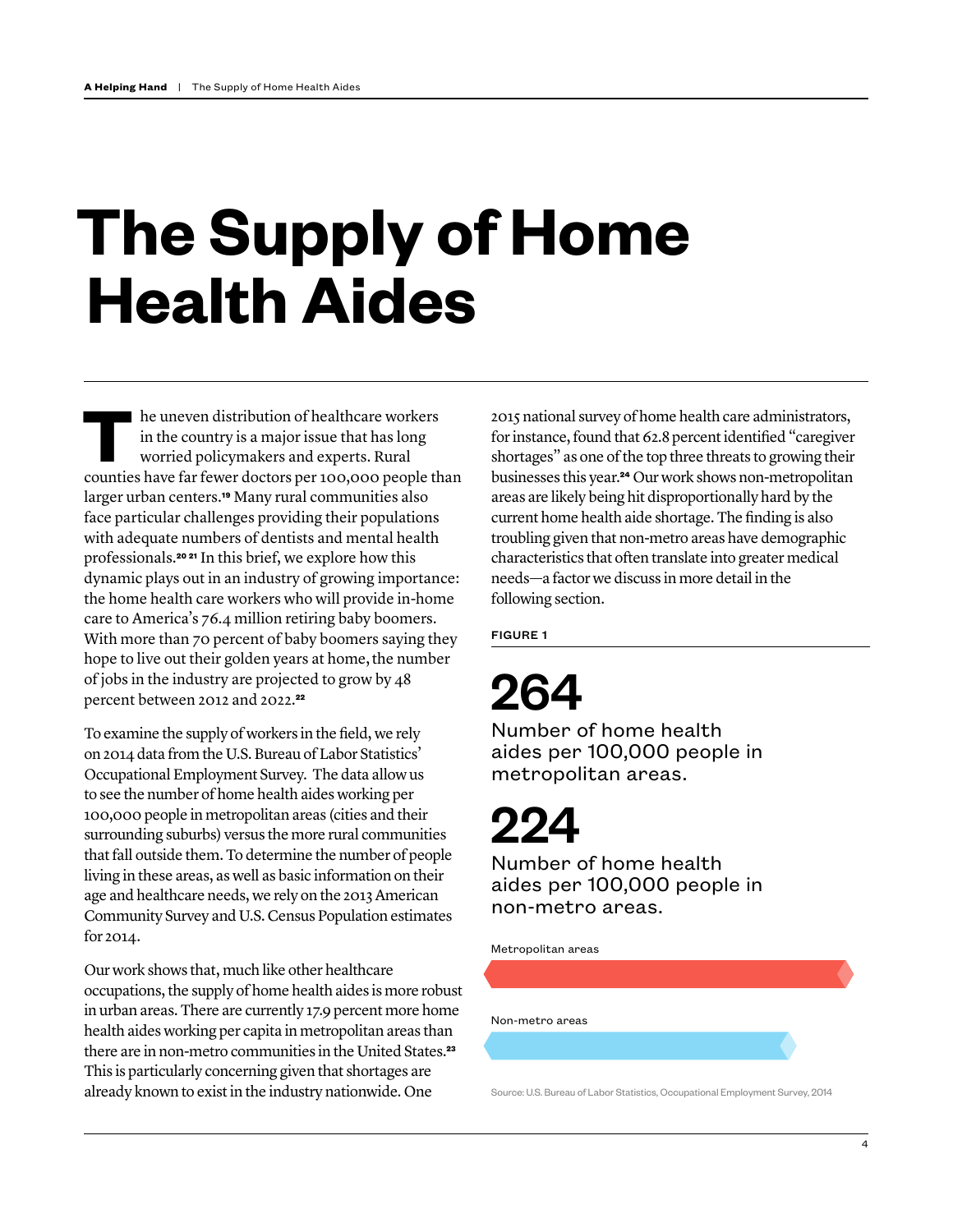Although the breakdown on a national level is troubling, when the data is viewed on a state-by-state level, the challenges facing some rural areas become more readily apparent. In the United States overall, there are currently 258 home health aides working for every 100,000 people. In the non-metro portions of some states, however, figures far well below that. The rural portions of Washington State, for instance, have just 28 home health aides per 100,000 people—roughly one ninth the number available per capita

nationally. Alabama has only 35 home health aides per 100,000 people, and 12 other states, including Georgia, Utah, and Missouri, have fewer than 100. The figures for all states are shown in Table 1.

## The rural portions of Washington State have just **28** home health aides per **100,000** people.

#### TABLE 1: Number of Working Home Health Aides Per 100,000 People in Non-Metropolitan Portions of Each State, 2014

| <b>State</b>         | # of Home health<br>aides per 100,000<br><b>residents</b> | Rank,<br>least to<br>most |
|----------------------|-----------------------------------------------------------|---------------------------|
| Washington           | 27.86                                                     | 1                         |
| <b>Alabama</b>       | 35.14                                                     | $\overline{2}$            |
| <b>Montana</b>       | 60.95                                                     | 3                         |
| <b>Arizona</b>       | 69.29                                                     | 4                         |
| <b>Connecticut</b>   | 72.09                                                     | 5                         |
| <b>Vermont</b>       | 75.45                                                     | 6                         |
| <b>Nebraska</b>      | 83.66                                                     | 7                         |
| <b>Oregon</b>        | 91.35                                                     | 8                         |
| <b>Florida</b>       | 91.60                                                     | 9                         |
| <b>Wyoming</b>       | 91.84                                                     | 10                        |
| <b>Missouri</b>      | 92.72                                                     | 11                        |
| Georgia              | 94.76                                                     | 12                        |
| Utah                 | 98.69                                                     | 13                        |
| <b>Massachusetts</b> | 98.89                                                     | 14                        |
| <b>Mississippi</b>   | 102.07                                                    | 15                        |
| <b>Wisconsin</b>     | 102.61                                                    | 16                        |
| <b>New Hampshire</b> | 106.20                                                    | 17                        |
| <b>Tennessee</b>     | 108.76                                                    | 18                        |
| Kentucky             | 109.63                                                    | 19                        |
| <b>Illinois</b>      | 118.27                                                    | 20                        |
| <b>South Dakota</b>  | 129.47                                                    | 21                        |
| Colorado             | 151.28                                                    | 22                        |
| <b>North Dakota</b>  | 152.81                                                    | 23                        |
| <b>Virginia</b>      | 156.51                                                    | 24                        |

| # of Home health<br>Rank,<br>aides per 100,000<br><b>State</b><br>least to<br><b>residents</b><br>most<br>California<br>165.57<br>25<br>Idaho<br>168.80<br>26<br>Hawaii<br>175.39<br>27<br>176.87<br><b>Texas</b><br>28<br><b>South Carolina</b><br>182.01<br>29<br><b>Oklahoma</b><br>202.56<br>30<br>31<br><b>New Mexico</b><br>211.08<br>217.57<br>32<br><b>Delaware</b><br>217.72<br>33<br>Maryland<br><b>Maine</b><br>221.44<br>34 |
|-----------------------------------------------------------------------------------------------------------------------------------------------------------------------------------------------------------------------------------------------------------------------------------------------------------------------------------------------------------------------------------------------------------------------------------------|
|                                                                                                                                                                                                                                                                                                                                                                                                                                         |
|                                                                                                                                                                                                                                                                                                                                                                                                                                         |
|                                                                                                                                                                                                                                                                                                                                                                                                                                         |
|                                                                                                                                                                                                                                                                                                                                                                                                                                         |
|                                                                                                                                                                                                                                                                                                                                                                                                                                         |
|                                                                                                                                                                                                                                                                                                                                                                                                                                         |
|                                                                                                                                                                                                                                                                                                                                                                                                                                         |
|                                                                                                                                                                                                                                                                                                                                                                                                                                         |
|                                                                                                                                                                                                                                                                                                                                                                                                                                         |
|                                                                                                                                                                                                                                                                                                                                                                                                                                         |
|                                                                                                                                                                                                                                                                                                                                                                                                                                         |
|                                                                                                                                                                                                                                                                                                                                                                                                                                         |
|                                                                                                                                                                                                                                                                                                                                                                                                                                         |
| Indiana<br>223.00<br>35                                                                                                                                                                                                                                                                                                                                                                                                                 |
| 232.86<br>36<br>lowa                                                                                                                                                                                                                                                                                                                                                                                                                    |
| 37<br>Louisiana<br>233.45                                                                                                                                                                                                                                                                                                                                                                                                               |
| 261.74<br>38<br><b>West Virginia</b>                                                                                                                                                                                                                                                                                                                                                                                                    |
| <b>Arkansas</b><br>287.03<br>39                                                                                                                                                                                                                                                                                                                                                                                                         |
| 40<br><b>Kansas</b><br>288.36                                                                                                                                                                                                                                                                                                                                                                                                           |
| 41<br><b>Michigan</b><br>289.33                                                                                                                                                                                                                                                                                                                                                                                                         |
| <b>Alaska</b><br>308.94<br>42                                                                                                                                                                                                                                                                                                                                                                                                           |
| 43<br>343.58<br>Pennsylvania                                                                                                                                                                                                                                                                                                                                                                                                            |
| <b>New York</b><br>44<br>345.90                                                                                                                                                                                                                                                                                                                                                                                                         |
| Ohio<br>446.72<br>45                                                                                                                                                                                                                                                                                                                                                                                                                    |
| 573.05<br>46<br><b>Minnesota</b>                                                                                                                                                                                                                                                                                                                                                                                                        |
| <b>North Carolina</b><br>614.79<br>47                                                                                                                                                                                                                                                                                                                                                                                                   |

Source: Bureau of Labor Statistics, Occupational Employment Statistics, 2014

Note: Because of reporting restrictions, estimates are not available for Washington, DC, Rhode Island, Nevada, and New Jersey.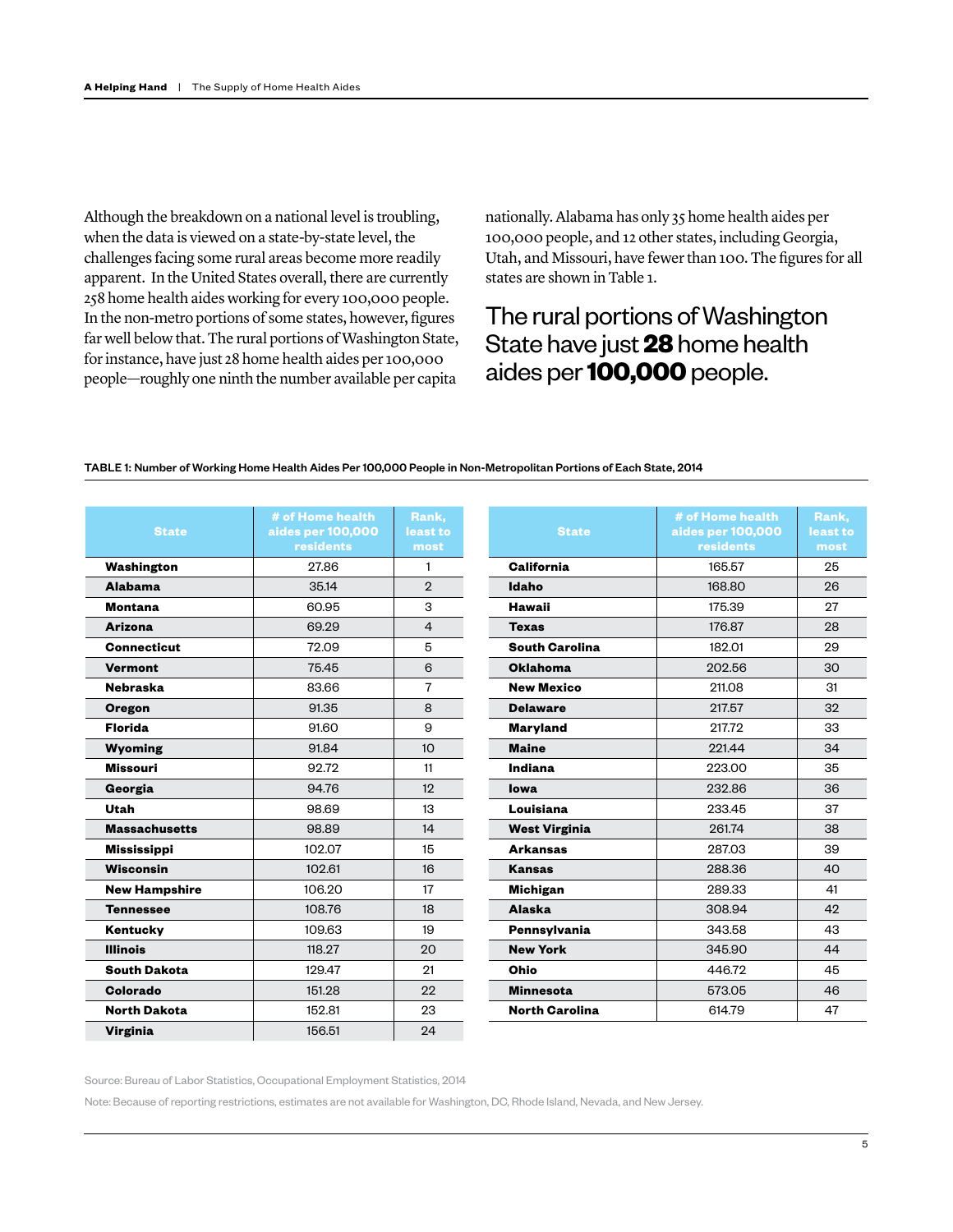## **Non-Metropolitan Areas Have Greater Health Care Needs**

**T**he smaller supply of home health aides per capita in more rural communities is a cause for concern for many healthcare advocates and families in need of care. The gap between metro and non-metro areas, however, gains new resonance when we examine the increased healthcare needs that appear to exist in the more rural communities we examine here. Home health aides, as discussed earlier, generally care for elderly individuals as well as younger patients suffering from either chronic illness or disabilities.**[25](#page-18-6)** In this section, we use data from the American Community Survey's 2013 sample, as well as the Social Security Administration, to estimate how the age of residents differs in metropolitan versus non-metropolitan areas. We also consider how rates of disability differ among younger populations in each community—a key indicator of potential home health aide need.

Our figures show that the average resident of a nonmetro area is older than the average individual living in a metropolitan region. In 2013, the average age of residents living in metropolitan communities was 37.5, while it was 40 in non-metro communities. While that 2.5-year age gap might appear small on the surface, in recent years, it has been widening—a trend that is expected to continue. Between 2000 and 2013, the average age of residents living in metropolitan areas went up by 2.1 years. In non-metro communities, the equivalent figure was 2.7.

These figures make sense given recent aging trends in urban and rural America. In the last decade, many young people have left rural communities to move to urban areas in search of jobs, leaving a rapidly aging population behind. A forthcoming brief by the Partnership for a New American Economy explores this point in detail, looking at two types of smaller geographies that exist within metropolitan and

FIGURE 2: Aging Trends in Metropolitan vs Non-Metro Areas, 2000-2013







#### FIGURE 3: Aging Trends in Small & Rural vs Large & Urban Counties, 2000-2013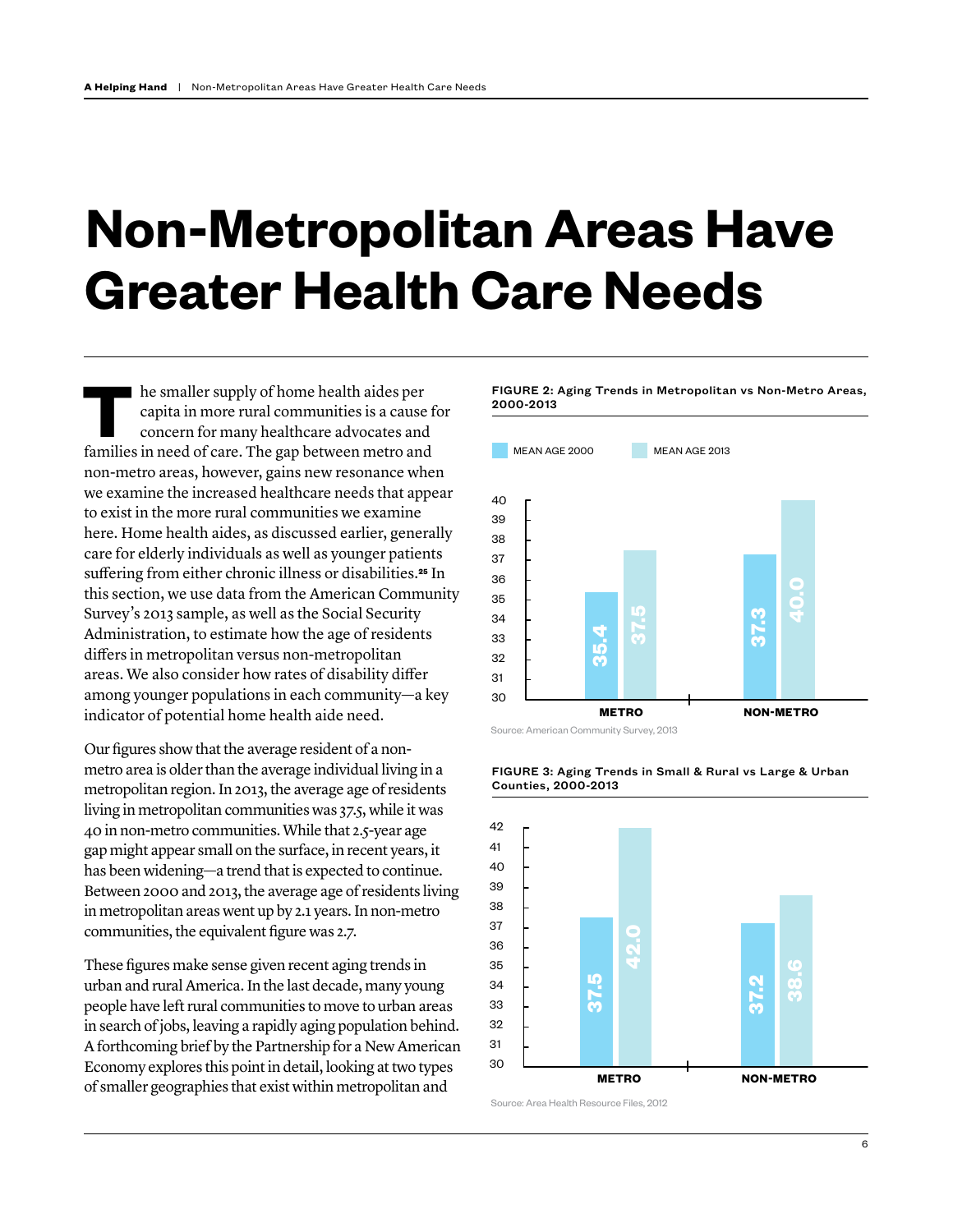non-metro areas: the largest, urban counties that form the core of many metropolitan areas, and small, rural communities, or counties with no town of more than 2,500 residents.**[26](#page-18-7)** The study finds that while the average age of residents in large, metropolitan counties went up by just 1.4 years between 2000 and 2010, in small, rural counties it increased by 4.5 years.**[27](#page-18-8)** (See Figure 3.)

Another indication that non-metro areas may have more concentrated demand for home health aide services can be found by looking at the share of the population in such communities that is already of advanced age. In 2013, almost one in six people living in non-metro communities, or 17.1 percent, were already older than age 65. In metropolitan areas, just 13.4 percent of residents fell into that category. When the elderly population is looked at together with baby boomers—a group that could soon have need for home health aides the numbers become even more striking. In 2013, 10.5 million people living in non-metro areas were either elderly individuals or baby boomers, a figure equal to 40.1 percent of the population. In metropolitan areas, the equivalent figure was just 33.9 percent. (See Table 2.)

Communities outside of metropolitan areas may also have greater demand for home health aides due to their higher underlying rates of disability. In 2013, 9.5 percent of working-age adults in metropolitan areas were disabled, compared to 14.4 percent of working age adults in nonmetropolitan areas. This included individuals who suffered from a range of different types of conditions that would potentially necessitate the sort of assistance with daily living tasks and medication that home health aides provide—including those with independent living, self-care, ambulatory, or cognitive difficulties.**[28](#page-18-9)** That difference in disability rates meant that the average working-age resident of a non-metro community was 51.4 percent more likely to be disabled than someone of the same age living in a city or the surrounding areas.

To examine this variable further, we also analyzed the share of people in metropolitan and non-metropolitan areas collecting Social Security Disability Insurance, or SSDI. The program, administered by the federal government, is designed specifically for individuals who have a disability that makes it difficult or impossible for them to work. In 2013, non-metropolitan areas were home to 16.1 percent of the U.S. population. Despite that, they accounted for 22.9 percent of all SSDI recipients. This translated into almost 4,000 SSDI recipients per 100,000 people—far higher than the 2,575 SSDI recipients per 100,000 residents that exist in metropolitan areas. (See Table 3.)

|           | <b>Working</b><br>Age<br>$(18-64)$ | <b>Baby</b><br><b>Boomers</b><br>(Age 49-67) | <b>Elderly (Age</b><br>$65+$ | <b>Number</b><br>Elderly +<br><b>Boomer</b><br>$(Age 49+)$ | <b>Total</b><br>Pop. | % Elderly | % Baby Boomer | % Either |
|-----------|------------------------------------|----------------------------------------------|------------------------------|------------------------------------------------------------|----------------------|-----------|---------------|----------|
| Metro     | 156.1                              | 57.9                                         | 33.0                         | 83.8                                                       | 247.0                | 13.4%     | 23.4%         | 33.9%    |
| Non-metro | 15.8                               | 6.9                                          | 4.5                          | 10.5                                                       | 26.3                 | 17.3%     | 26.3%         | 40.1%    |

#### TABLE 2: Population Falling into Different Age Categories in Metropolitan vs Non-Metro Areas, 2013

(ALL FIGURES IN MILLIONS)

#### Source: American Community Survey, 2013

Note: The ACS includes some communities that do not fall into either the metropolitan or non-metro categories. Those communities were omitted from these results.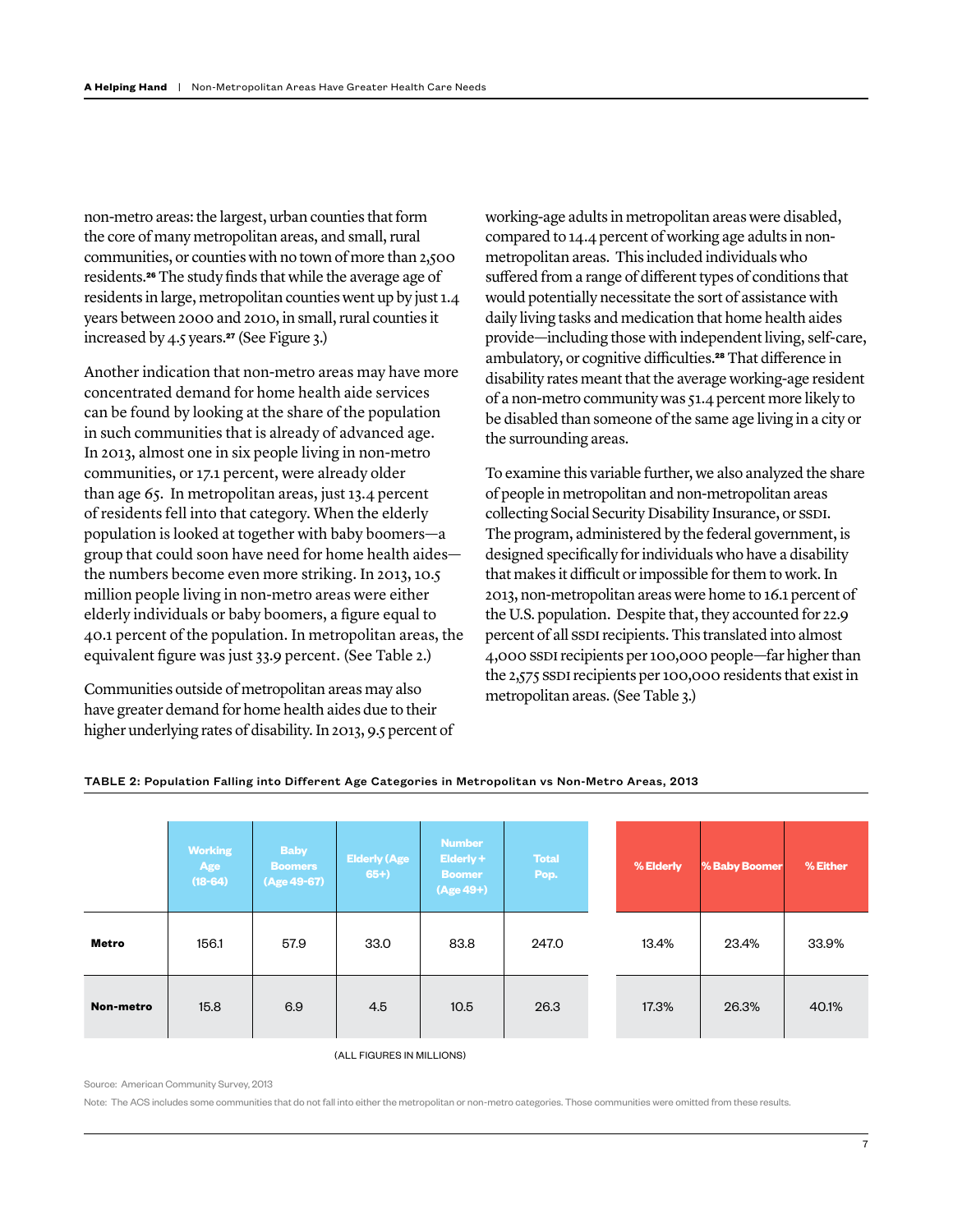#### FIGURE 4: Disability Rates in Metropolitan vs Non-Metro Communities, 2013



Source: Integrated Public Use Microdata Series, American Community Survey, 2013.

Note: Sample includes respondents 15-64 years of age that have at least one among the following:

1.) Independent living difficulty, 2.) Self-care difficulty, 3.) Vision difficulty, 4.) Hearing difficulty, 5.) Ambulatory difficulty, 6.) Cognitive difficulty

\* Includes area that are not classifiable as either metro or non-metro.

#### TABLE 3: Recipients of Social Security Disability Insurance Benefits in Metropolitan and Non-Metro Areas, 2013

| <b>Area</b>  | <b>Recipients</b> | <b>Share</b><br>of SSDI<br><b>Recipients</b> | <b>Population</b><br>(in millions) | <b>Share of</b><br><b>Population</b> | <b>Recipients</b><br>per 100,000 |  |
|--------------|-------------------|----------------------------------------------|------------------------------------|--------------------------------------|----------------------------------|--|
| Metro        | 6,733,371         | 77.1%                                        | 261.53                             | 83.9%                                | 2,575                            |  |
| Non-metro    | 2,005,270         | 22.9%                                        | 50.17                              | 16.1%                                | 3,997                            |  |
| <b>Total</b> | 8,738,641         | 100.0%                                       | 311.70                             | 100%                                 | 2,804                            |  |

Source: Old Age, Survivor, and Disability Insurance (OASDI), Bureau of Labor Statistics, Census Bureau.

When looked at on the state level, some non-metro areas appear to have both very low levels of home health aide services and a high concentration of either disabled or elderly residents, indicating they may face particular challenges providing enough home health aides to meet local needs. In Alabama, for instance, there are just 35 home health aides for every 100,000 residents in the non-metropolitan parts of the state, the second lowest figure in the country. At the same time, some 5,900 nonmetro residents per 100,000 are collecting SSDI, the

fourth highest such rate in the country. What's more, while Virginia's non-metropolitan areas lead the country in terms of the proportion of residents that are seniors—20.3 percent of the population there is older than age 65—Alabama's non-metropolitan are not far behind at 17.2 percent. Similar patterns, suggesting high need and low home health aide staffing levels, exist in the non-metropolitan portions of other areas, including Connecticut, Washington, and Vermont. (See Table 4.)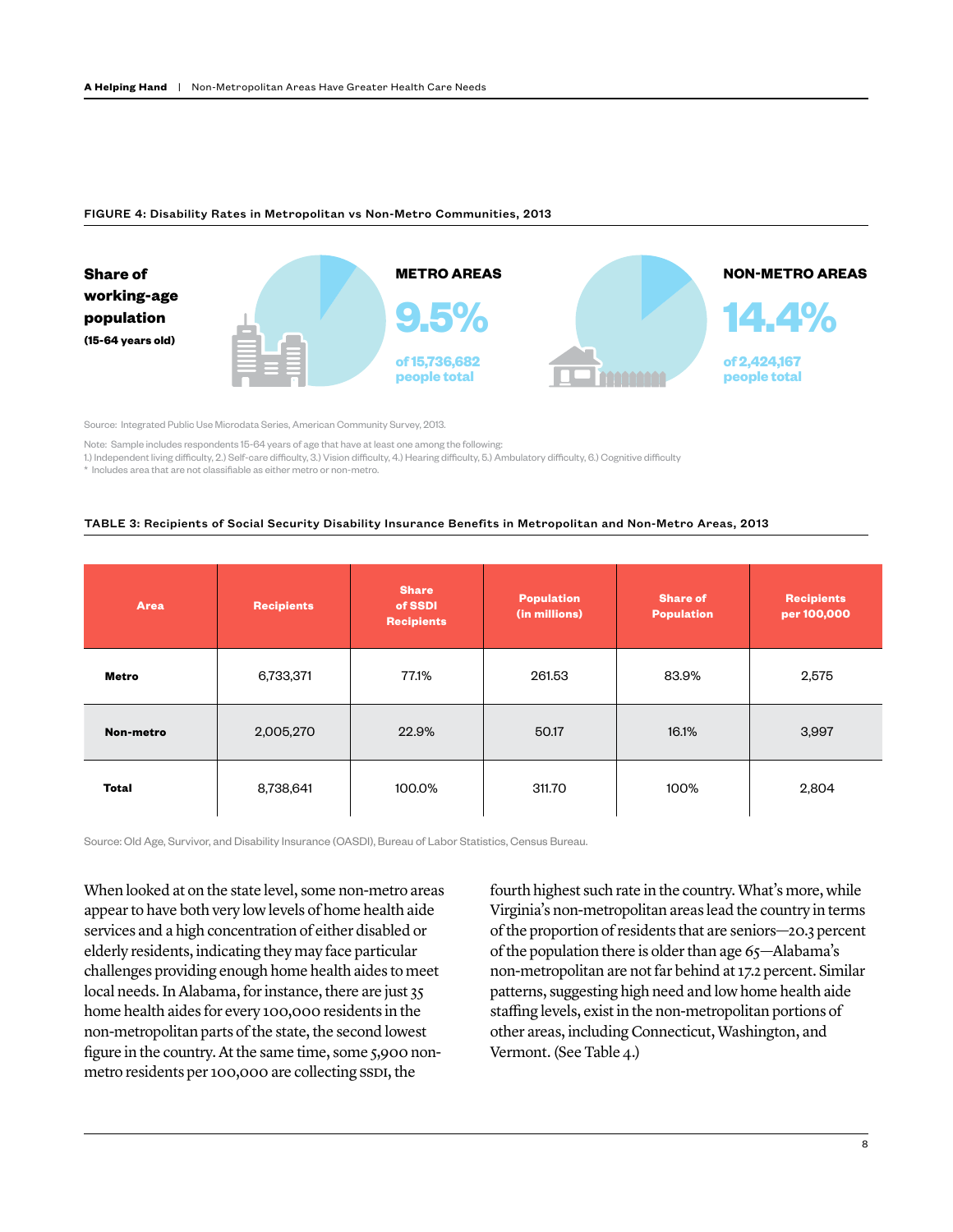TABLE 4: Incidence of Disability and Density of Senior Population vs Supply of Home Health Aides in Non-Metro Areas, by State, 2013

| <b>State</b> | <b>SSDI</b><br><b>Recipients in Non-</b><br><b>Metro Areas</b> | <b>Recipients per</b><br>100,000 in Non-<br><b>Metro Areas</b> | <b>Number of Elderly</b><br>in Non-Metro Areas<br>(in thousands) | <b>Share of Non-</b><br><b>Metro Population</b><br>that is Elderly | <b>Density of</b><br><b>Disability Rank</b> | <b>Density of</b><br><b>Seniors Rank</b> | <b>Shortage of</b><br><b>Home Health</b><br><b>Aides Rank</b> |
|--------------|----------------------------------------------------------------|----------------------------------------------------------------|------------------------------------------------------------------|--------------------------------------------------------------------|---------------------------------------------|------------------------------------------|---------------------------------------------------------------|
| AL           | 80,565                                                         | 5,900                                                          | 112.1                                                            | 17.2%                                                              | 4                                           | 24                                       | $\overline{2}$                                                |
| AK           | 4,140                                                          | 1,733                                                          | 8.9                                                              | 7.9%                                                               | 48                                          | 45                                       | 42                                                            |
| AZ           | 13,515                                                         | 2,840                                                          | 25.5                                                             | 14.2%                                                              | 35                                          | 40                                       | $\overline{4}$                                                |
| AR           | 65,850                                                         | 5,745                                                          | 82.8                                                             | 18.3%                                                              | $\overline{7}$                              | 13                                       | 39                                                            |
| CA           | 33,225                                                         | 3,996                                                          | 158.9                                                            | 19.1%                                                              | 19                                          | $\overline{7}$                           | 25                                                            |
| <b>CO</b>    | 15,330                                                         | 2,231                                                          | 39.0                                                             | 12.1%                                                              | 43                                          | 43                                       | 22                                                            |
| <b>CT</b>    | 5,236                                                          | 4,801                                                          | 32.4                                                             | 17.3%                                                              | 12                                          | 23                                       | 5                                                             |
| DE           | 6,805                                                          | 3,296                                                          | N/A                                                              | N/A                                                                | 29                                          |                                          | 32                                                            |
| FL.          | 44,250                                                         | 3,939                                                          | 18.8                                                             | 17.6%                                                              | 22                                          | 22                                       | 9                                                             |
| GA           | 76,900                                                         | 4,192                                                          | 66.3                                                             | 15.4%                                                              | 16                                          | 35                                       | 12                                                            |
| HI           | 9,760                                                          | 2,313                                                          | 32.8                                                             | 17.2%                                                              | 42                                          | 25                                       | 27                                                            |
| ID           | 14,685                                                         | 2,720                                                          | 29.9                                                             | 13.9%                                                              | 39                                          | 42                                       | 26                                                            |
| IL.          | 52,175                                                         | 3,164                                                          | 120.1                                                            | 18.0%                                                              | 30                                          | 15                                       | 20                                                            |
| IN           | 52,200                                                         | 3,730                                                          | 107.6                                                            | 15.9%                                                              | 25                                          | 34                                       | 35                                                            |
| IA           | 36,030                                                         | 2,741                                                          | 88.8                                                             | 19.2%                                                              | 38                                          | 5                                        | 36                                                            |
| KS           | 26,440                                                         | 2,941                                                          | 127.5                                                            | 17.1%                                                              | 34                                          | 27                                       | 40                                                            |
| ΚY           | 115,505                                                        | 6,363                                                          | 181.7                                                            | 16.2%                                                              | $\overline{2}$                              | 31                                       | 19                                                            |
| LA           | 45,675                                                         | 3,964                                                          | 17.1                                                             | 14.6%                                                              | 20                                          | 39                                       | 37                                                            |
| ME           | 32,907                                                         | 5,761                                                          | 107.7                                                            | 19.7%                                                              | 6                                           | 3                                        | 34                                                            |
| <b>MD</b>    | 8,425                                                          | 2,683                                                          | N/A                                                              | N/A                                                                | 40                                          | N/A                                      | 33                                                            |
| ΜA           | 7,890                                                          | 9,284                                                          | N/A                                                              | N/A                                                                | $\mathbf{1}$                                | N/A                                      | 14                                                            |
| MI           | 76,365                                                         | 4,155                                                          | 307.0                                                            | 19.1%                                                              | 17                                          | 6                                        | 41                                                            |
| <b>MN</b>    | 37,550                                                         | 2,827                                                          | 122.4                                                            | 19.9%                                                              | 36                                          | $\overline{2}$                           | 46                                                            |
| MS           | 83,840                                                         | 5,151                                                          | 188.6                                                            | 14.9%                                                              | 10                                          | 38                                       | 15                                                            |
| MО           | 73,480                                                         | 4,832                                                          | 217.9                                                            | 17.8%                                                              | 11                                          | 19                                       | 11                                                            |
| <b>MT</b>    | 18,195                                                         | 2,772                                                          | 46.5                                                             | 16.7%                                                              | 37                                          | 28                                       | 3                                                             |
| <b>NE</b>    | 18,440                                                         | 2,444                                                          | 59.1                                                             | 17.8%                                                              | 41                                          | 21                                       | $\overline{7}$                                                |
| <b>NV</b>    | 7,970                                                          | 2,947                                                          | 26.3                                                             | 15.4%                                                              | 33                                          | 36                                       | N/A                                                           |
| NΗ           | 21,292                                                         | 5,805                                                          | 85.4                                                             | 17.8%                                                              | 5                                           | 18                                       | 17                                                            |
| <b>NM</b>    | 23,720                                                         | 3,408                                                          | 77.2                                                             | 15.3%                                                              | 28                                          | 37                                       | 31                                                            |
| NΥ           | 62,210                                                         | 4,006                                                          | 130.5                                                            | 17.1%                                                              | 18                                          | 26                                       | 44                                                            |
| <b>NC</b>    | 125,200                                                        | 4,400                                                          | 253.3                                                            | 17.8%                                                              | 14                                          | 20                                       | 47                                                            |
| <b>ND</b>    | 7,330                                                          | 1,962                                                          | 22.9                                                             | 18.3%                                                              | 47                                          | 12                                       | 23                                                            |
| OН           | 78,760                                                         | 3,547                                                          | 323.3                                                            | 16.4%                                                              | 26                                          | 29                                       | 45                                                            |
| ОΚ           | 53,605                                                         | 3,959                                                          | 92.4                                                             | 16.1%                                                              | 21                                          | 33                                       | 30                                                            |
| <b>OR</b>    | 32,740                                                         | 3,837                                                          | 86.8                                                             | 18.9%                                                              | 23                                          | 10                                       | 8                                                             |
| PA           | 76,705                                                         | 3,830                                                          | 191.1                                                            | 19.0%                                                              | 24                                          | 9                                        | 43                                                            |
| <b>SC</b>    | 49,315                                                         | 4,515                                                          | 75.6                                                             | 17.8%                                                              | 13                                          | 17                                       | 29                                                            |
| SD           | 9,895                                                          | 2,179                                                          | 60.2                                                             | 16.3%                                                              | 45                                          | 30                                       | 21                                                            |
| TN           | 89,240                                                         | 5,278                                                          | 141.7                                                            | 19.0%                                                              | 9                                           | 8                                        | 18                                                            |
| TX           | 93,895                                                         | 3,047                                                          | 182.1                                                            | 16.2%                                                              | 32                                          | 32                                       | 28                                                            |
| UT           | 7,205                                                          | 2,223                                                          | 15.9                                                             | 11.4%                                                              | 44                                          | 44                                       | 13                                                            |
| VT           | 16,898                                                         | 4,379                                                          | 74.3                                                             | 18.1%                                                              | 15                                          | 14                                       | 6                                                             |
| <b>VA</b>    | 58,755                                                         | 5,314                                                          | 38.8                                                             | 20.3%                                                              | 8                                           | $\mathbf{1}$                             | 24                                                            |
| <b>WA</b>    | 29,315                                                         | 3,533                                                          | 72.3                                                             | 19.6%                                                              | 27                                          | 4                                        | $\mathbf{1}$                                                  |
| WV           | 48,750                                                         | 5,990                                                          | 111.0                                                            | 18.6%                                                              | 3                                           | 11                                       | 38                                                            |
| WI           | 48,665                                                         | 3,154                                                          | 132.7                                                            | 18.0%                                                              | 31                                          | 16                                       | 16                                                            |
| WY           | 8,400                                                          | 2,069                                                          | 46.9                                                             | 13.9%                                                              | 46                                          | 41                                       | 10 <sup>°</sup>                                               |

Source: Old Age, Surivors, and Disability Insurance; Bureau of Labor Statistics; U.S. Census Bureau.

Note: Rhode Island, New Jersey, and the District of Columbia are excluded because they do not have any counties classified as non-metropolitan. For some other states, such as Massachusetts, some data is excluded due to the sample being too small to be statistically significant.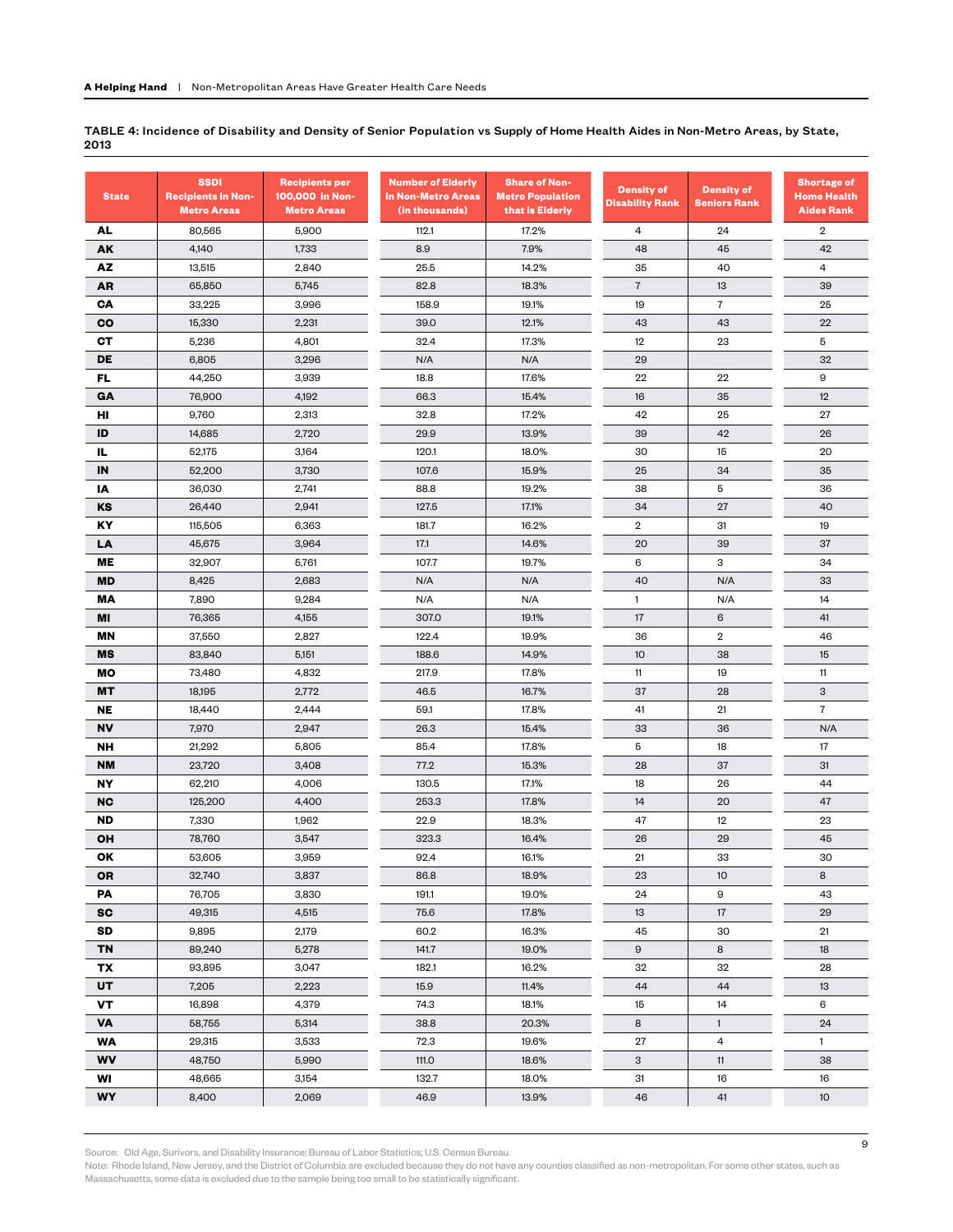## **Why Immigrants Can Help Meet Our Home Health Aide Challenges**

s already discussed, the demand for home<br>health aides is expected to spike dramatica<br>the coming decade. While the creation of n<br>is be would sound like a positive days amont for the health aides is expected to spike dramatically in the coming decade. While the creation of more jobs would sound like a positive development for the U.S. workforce, current demographic and aging trends among American workers mean that many of these jobs will be difficult to fill. Home health aides often come from a distinct segment of the American workforce. According to PHI, a group that studies the industry, 91 percent of those working as home health aides are female.**[29](#page-18-10)** Federal studies have indicated that the vast majority of home health aides, or 94 percent, are also low skilled, with less than a college education.**[30](#page-18-11)**

In recent years, however, as college education rates among women have risen, the share of U.S. females falling into such categories has been steadily shrinking. This is particularly true for native-born workers, who currently make up roughly three out of every four home health aides.**[31](#page-18-12)** While just 44.9 percent of U.S. born women of working age had at least some college education in 1990, by 2010 that figure had surged to 58.7 percent.**[32](#page-18-13)** Looking specifically at native-born, workingage women with less than a bachelor's degree—the population typically drawn to home health aide workthat group shrunk by almost 1.2 million people between 2006 and 2013, dropping in size by 2.5 percent.**[33](#page-18-14)** When immigrant and native-born women are considered together, the population of working-age women with less than a bachelor's degree grew by just 88,000 people during that period, or by less than .02 percent.

## Between 2012 and 2022, the number of native-born women with less than a bachelor's degree **will fall by 1.5% over the decade.**

If such trends continue in the coming years, this could result in a meaningful mismatch between the needs of the U.S. labor force and the availability of potential home health aide workers. From 2012 to 2022, the U.S. Bureau of Labor Statistics projects that the number of home health aide positions will grow by 48 percent, or 424,000 positions, making the industry the thirdfastest growing occupation in the country.**[34](#page-18-15)** Despite that robust growth, however, the population of workingage women with less than a bachelor's degree in the

TABLE 5: Number of Working-Age Women with Less than a Bachelor's Degree, by Nativity, 2006-2013

|                     | 2006       | 2007       | 2008       | 2009       | 2010       | 2011       | 2012       | 2013       | Net Change,<br>2006-13 | Change  |
|---------------------|------------|------------|------------|------------|------------|------------|------------|------------|------------------------|---------|
| <b>Native-Born</b>  | 47,241,068 | 47,047,559 | 47,134,258 | 46,900,397 | 46,918,514 | 46.833.725 | 46,281,753 | 46.064.861 | 1,176,207              | $-2.5%$ |
| <b>Foreign-Born</b> | 9,332,353  | 9,474,002  | 9,496,216  | 9,742,658  | 10,334,384 | 10,452,473 | 10,534,048 | 10,596,501 | 1,264,148              | 13.5%   |
| <b>Total</b>        | 56,573,421 | 56,521,561 | 56.630.474 | 56,643,055 | 57,252,898 | 57,286,198 | 56,815,801 | 56,661,362 | 87,941                 | 0.2%    |

Note: Working age is defined as those ages 25-64.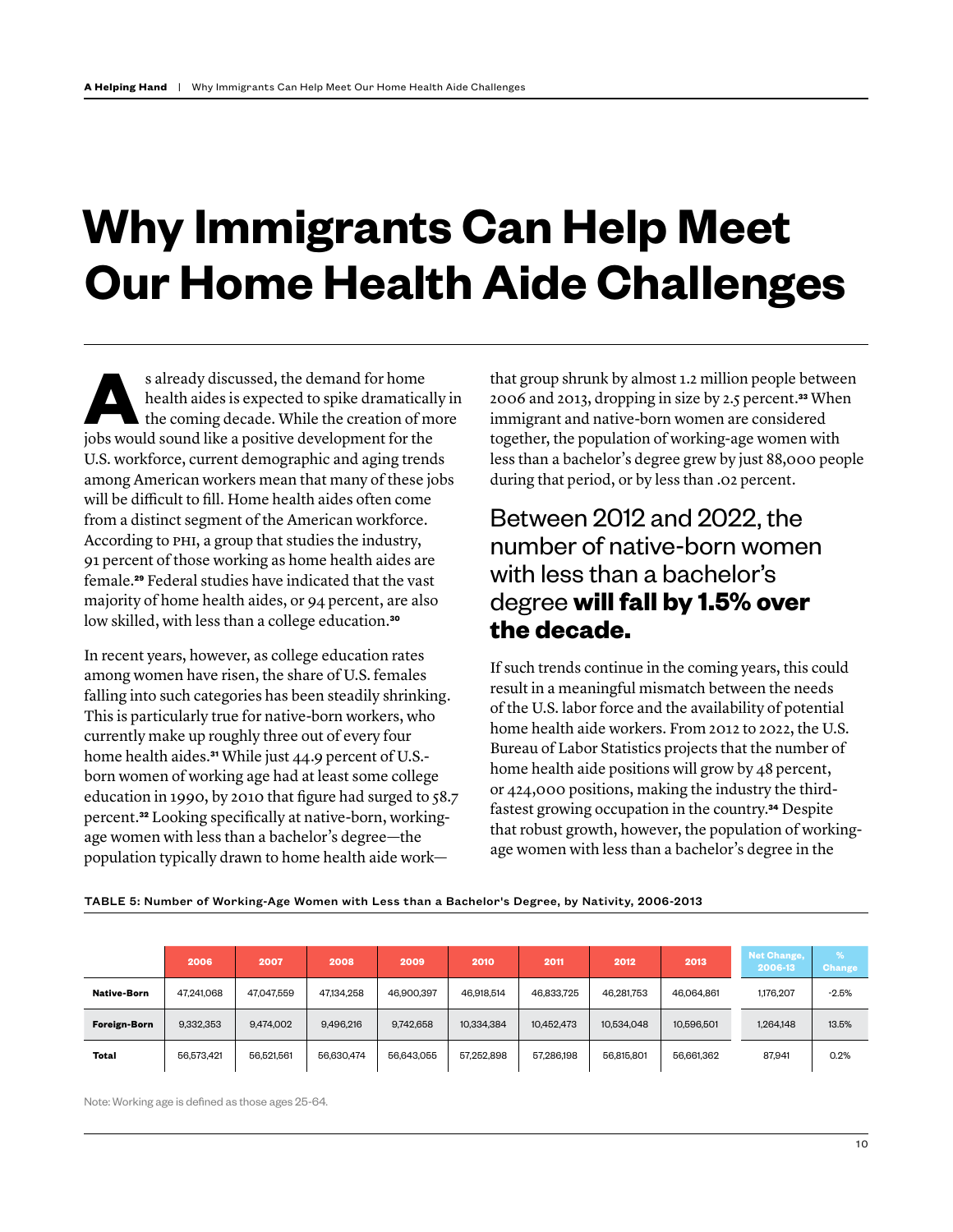United States will remain relatively stable. If current patterns continue, we project that between 2012 and 2022, the number of native-born women with less than a bachelor's degree will fall by 1.5 percent over the decade. At the same time, the share of working-age women in the country overall, regardless of nativity, will grow by just 2.1 percent.**[35](#page-18-16)** Interestingly, even if the home health aide industry succeeded in attracting more men into the field, finding enough workers would likely still be difficult. Between 1990 and 2010 alone, the number of working-age, less skilled, native-born men in the country dropped by more than 272,000 people.**[36](#page-18-17)**

#### FIGURE 5

#### **Trends Among the Population that Typically Take Home Health Aide Jobs:**



Source: Author projection using the American Community Survey 1-Year Samples, 2003-2013.

#### **Growth in Home Health Aide Jobs:**



Source: U.S. Bureau of Labor Statistics.

## Such realities will likely result in significant **staffing challenges** for the home health care industry—particularly among providers in more rural or nonmetropolitan settings.

Such realities will likely result in significant staffing challenges for the home health care industry particularly among providers in more rural or nonmetropolitan settings. Policymakers at the state and federal levels have already taken steps to try to address what many see as an impending crisis in the supply of home health aide workers.**[37](#page-18-18) [38](#page-19-0) [39](#page-19-1)** In Illinois, Minnesota, and Connecticut, for instance, policymakers have allowed home health aides to unionize as public employees, a move that resulted in better training for workers in the industry, and allowed home health aide workers there to command higher wages and healthcare benefits.**[40](#page-19-2) [41](#page-19-3)** However, in June 2014, the Supreme Court ruled that home health aides were not full-fledged public employees, given that they often work for private firms and households—making organizing them into unions particularly difficult.**[42](#page-19-4)**

At the federal level, the U.S. Department of Labor extended the Fair Labor Standards Act to home health aides, making them eligible for minimum wage and overtime pay in October 2015.**[43](#page-19-5) [44](#page-19-6)** These new wage requirements could help attract more workers to the field. But there are signs that foreign-born workers will remain a significant and necessary part of the overall home health aide workforce even with nationwide minimum wage and overtime protections. First, the most recent data available from the Bureau of Labor Statistics shows that even before this new policy was enacted, the average annual income for home health aides was significantly higher than that of a worker earning the federal minimum wage: home health aides earn an average of \$22,400 per year, while someone earning the minimum wage earns only \$15,080 per year.**[45](#page-19-7) [46](#page-19-8)**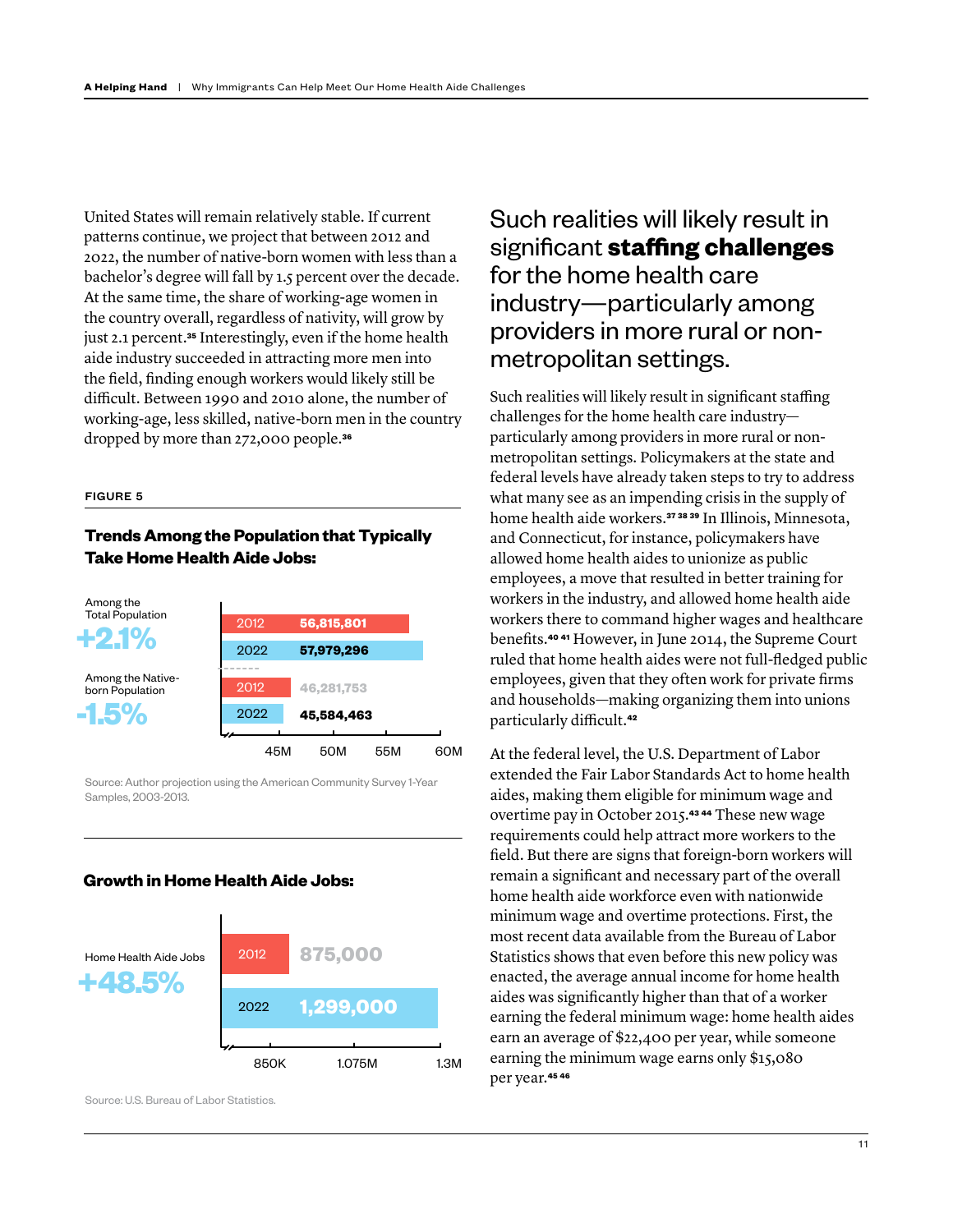Second, even before the minimum wage and overtime protections were mandated for home health aides nationwide, more than a dozen states already had them in place. This provides us the opportunity to look at those states and gauge the possible effects of the new policy. What we found is further evidence that foreign-born workers will continue to be a crucial part of the home health aide workforce: In the 15 states that had minimum wage and overtime protections for home health aides before 2015, native-born workers are actually less likely to work as home health aides than native-born workers in states that do not have minimum wage and overtime protections. Specifically, in the states that had minimum wage and overtime protections for home health aides by 2015, we find that native-born workers are 10.5 percent less likely to work as home health aides than native-born workers in states that do not have both minimum wage and overtime protections.

## In these five states—California, Hawaii, Michigan, Arizona, and Ohio—the likelihood that a nativeborn worker would work as a home health aide **decreased by 6.2%** between 2000 and 2014.

In fact, when we look at the five states that introduced either minimum wage or overtime protection laws between 2000 and 2014, we see further evidence that these policy changes are unlikely to increase the likelihood that native-born workers will flock to home health aide jobs. In these five states—California, Hawaii, Michigan, Arizona, and Ohio—the likelihood that a native-born worker would work as a home health aide decreased by 6.2 percent between 2000 and 2014. Meanwhile, in the states that have always granted home health aides minimum wage and overtime protections, the likelihood that a native-born worker would work as a home health aide decreased by 0.8 percent over the same time period.**[47](#page-19-9) [48](#page-19-10)** These findings suggest that other factors aside from wages keep the native-born population from choosing these jobs. In other words, even in states with stronger wage laws, the home health industry is

not attracting the native-born workers it needs to meet America's growing healthcare needs.

Yet the United States continues to face rapid and unprecedented demographic change. While the population of Americans most likely to need home health care, those aged 85 and older, numbered just 4.7 million people in 2003, the U.S. Census Bureau projects it will grow to 9.6 million by 2020 and soar to 20.9 million by 2050.**[49](#page-19-11)** Given the scale of such population shifts, other avenues must be explored contemporaneously to develop an adequate number of home health aides in the future.

One group that could play a particularly large role in helping fill at least some of the home health aide gaps is immigrant workers. Compared to native-born Americans, immigrants are more likely to be of prime working age, making them good candidates for roles that involve taking care of our rapidly aging population. In 2013, for instance, 79 percent of foreign-born residents in the United States were ages  $25$  to  $64$ , compared to just  $57$ percent of U.S.-born individuals.**[50](#page-19-12)**

As larger shares of U.S.-born women gain higher education and graduate to more skilled work, immigrants, who are on average younger, and many of whom have less than a bachelor's degree, are often willing to do a job that fewer and fewer American workers are interested or willing to do. Home health aide work, which often involves being alone for long periods with disabled or disoriented patients, can be physically and emotionally demanding.**[51](#page-19-13)** One large national survey of home health aides found that more than one in nine had been injured on the job in the past year—most commonly due to heavy lifting and back strain.**[52](#page-19-14)** A variety of other hazards, such as needle pricks, violent clients, and even weapons or animal hazards in the home have been described by federal researchers as cause for concern.**[53](#page-19-15)** All of this, combined with long hours, has led the profession to consistently have lower job satisfaction than other major healthcare roles, with many workers eager to "graduate" to more skilled or satisfying positions.**[54](#page-19-16)** One national industry survey found a turnover rate greater than 60 percent last year.**[55](#page-19-17)**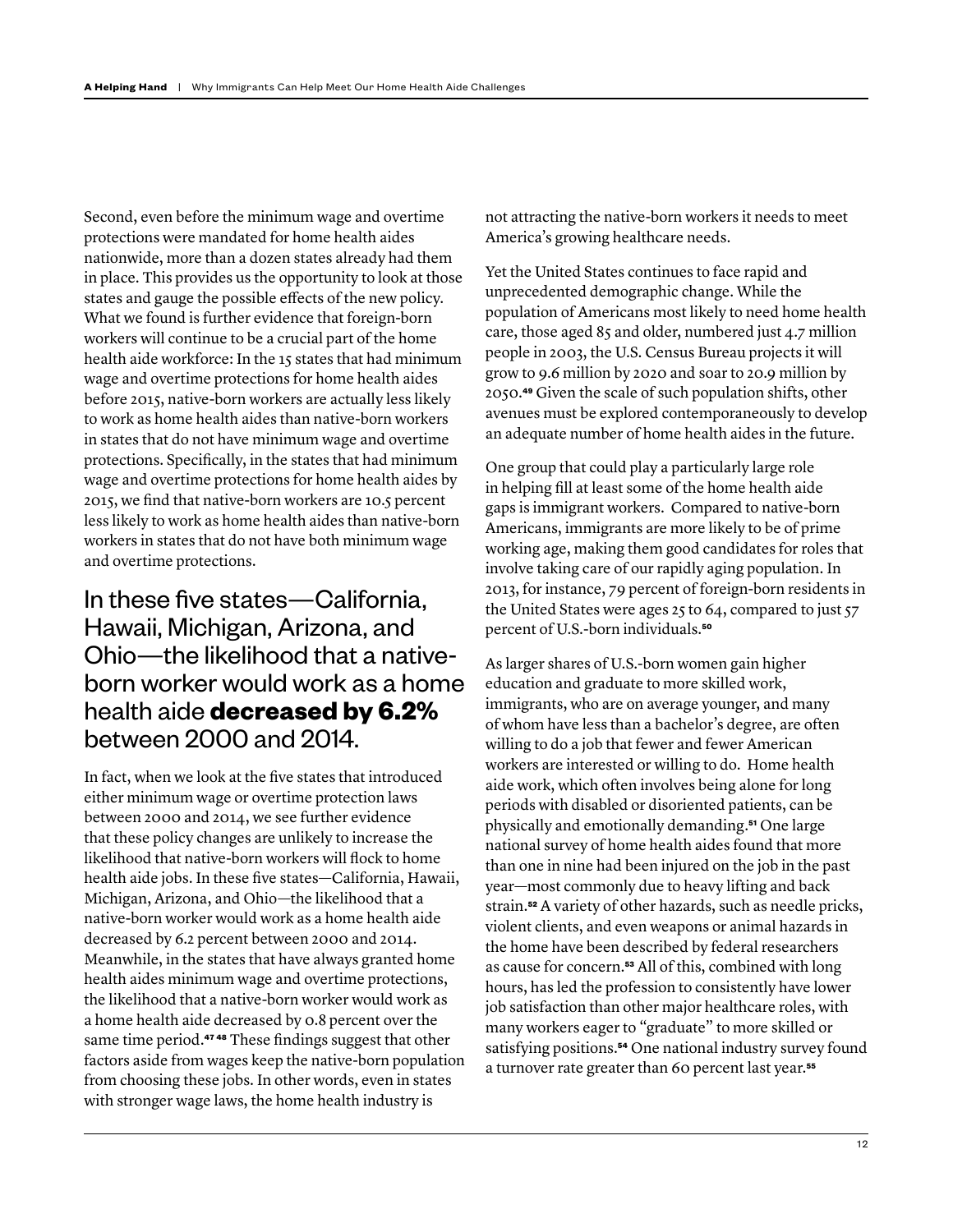#### SPOTLIGHT ON

# **Roella Houlland**

Home Health Aide

**Marvin Fagg is just one of many American<br>
consumers whose life has been changed<br>
for the better by an immigrant home hea<br>
aide Merrin lives in Philadelphia with his method** consumers whose life has been changed for the better by an immigrant home health aide. Marvin lives in Philadelphia with his mother, Nellie, who is 91 years old. She has dementia, and, as a result, requires constant care and support. However, because Marvin suffers from kidney failure and is still recovering from a serious back injury, it is virtually impossible for him to take care of his mother on his own. A few years ago, Marvin decided to hire a home health aide, Roella Houlland, an immigrant from the Philippines who has looked after his mother for the last two years.

The Faggs and Roella have a special relationship they have been next-door neighbors since Roella moved to the United States five years ago, meaning that they knew each other well before Roella started working as Nellie's home health aide. This, Marvin says, explains why "theirs is more of a granddaughtergrandmother relationship than anything else." Marvin describes Roella as a talented home health aide, who is "extremely trustworthy, honest, kind, caring and hardworking." "She is proficient and professional, and takes very good care of my mother," he adds.

### Marvin describes Roella as a talented home health aide, who is "extremely trustworthy, honest, kind, **caring and hardworking**."

Roella, who is 37 years old, speaks equally fondly of the Faggs. Although she worked as a computer technician in the Philippines, when she moved to the United States she had to find another profession. She began training as a home health aide two years ago and, immediately afterwards, began working with Ms. Fagg. "We have a good routine," Roella says, "we work together like a family, and when she is happy, I'm happy," she adds. Their close relationship means that, even during her "off" hours, Roella will go round the house to check on Nellie and make sure she is doing well. "It's not about the job. It's about being a Good Samaritan and genuinely caring for your patient. And when that happens, I feel great," she says.

"We have a good routine," Roella says, "**we work together like a family**, and when she is happy, I'm happy," she adds.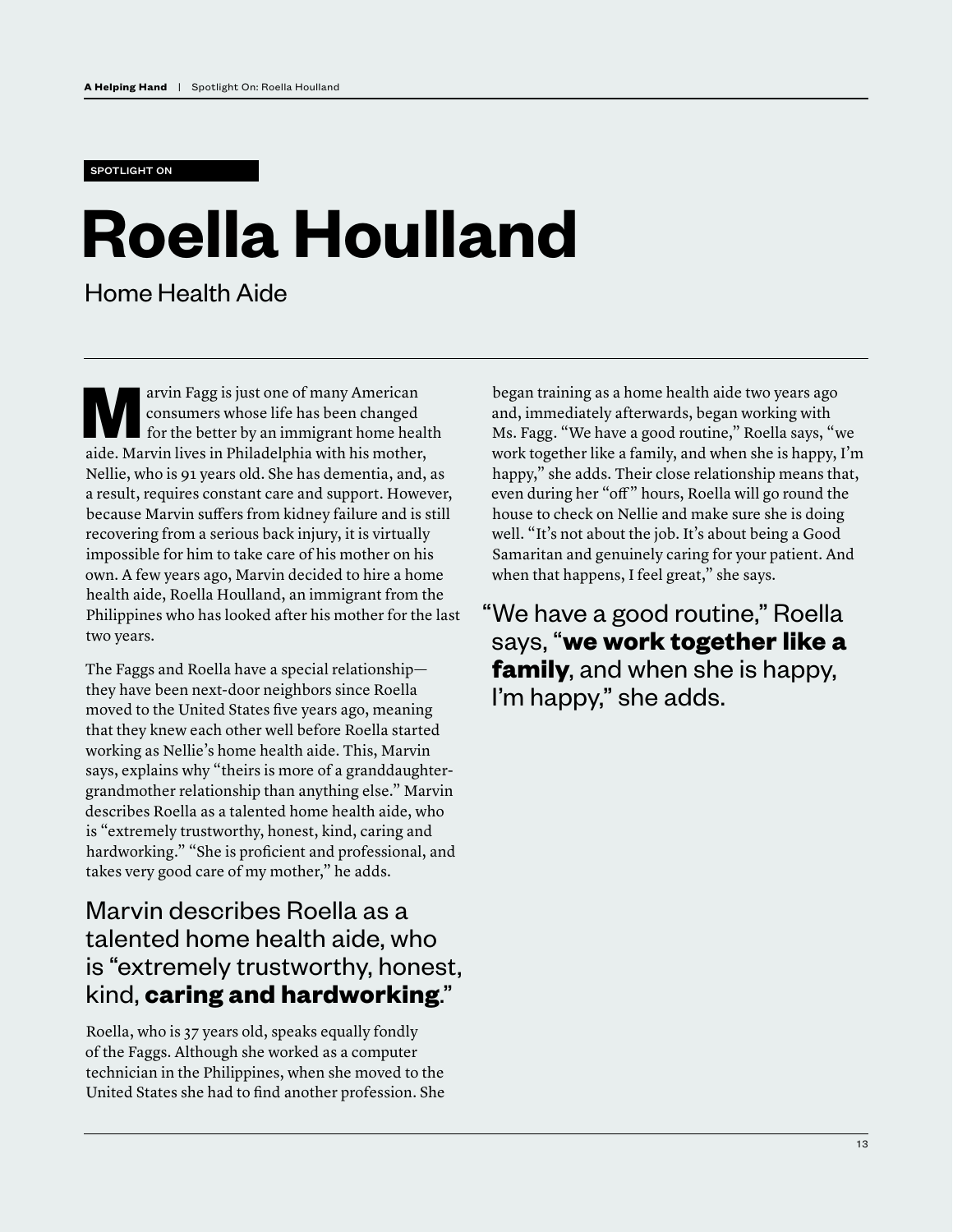Yet increasingly large numbers of Americans depend on the home health care industry for essential medical care.

Given that many immigrants are just starting out in the workforce, or actively looking for less-skilled roles, it is not surprising that many foreign-born women are interested in home health aide jobs. Currently, almost one in four home health aides, or 24 percent, are foreignborn,**[56](#page-19-18)** despite the fact they make up 16.5 percent of the working age population.**[57](#page-20-0)** Foreign-born home health aides also express confidence in their work, with 70 percent of those polled in national surveys saying they feel "very confident" in their abilities on the job.**[58](#page-20-1)** Some of the interest immigrants have in the field may derive from their tendency to be overrepresented on the lower end of the skill spectrum, making home health aide work a match for their underlying level of schooling: One recent study, for instance, found that almost 55 percent of immigrants lacked education beyond high school, compared to just 38.4 percent of the native-born population.**[59](#page-20-2)** A 2012 study by the Partnership for a New American Economy and Brookings echoed this point, finding that almost one out of every five immigrants in the healthcare industry were home health aides—almost double the rate for native-born workers in health fields.**[60](#page-20-3)**

## Currently, almost 1 in 4 home health aides, or **24%**, are foreignborn, despite the fact they make up **16.5%** of the working age population.

The U.S. visa system, however, is not set up to allow immigrants to easily fill home health aide jobs that native-born workers are not available or interested in doing. While the H-2A visa program exists for agriculture laborers, and the H-2B program allows the hospitality and entertainment industry to bring in less-skilled individuals for high season work, the United States currently lacks any sort of temporary visa for less-skilled healthcare workers, who make up the fastest growing employment category in the country. As for permanent visas, or green cards, only 5,000 are available to less-skilled workers

each year—a heavily restricted supply that leads to long backlogs.**[61](#page-20-4)** The failure of Congress to address the status of the 11 million undocumented immigrants currently in the country hurts the industry further. A study by researchers at Georgetown University found that 21 percent of foreign-born workers with jobs as either home health aides or personal care workers, a similar profession with slightly fewer medical responsibilities, are undocumented immigrants.**[62](#page-20-5)** Their status means that at any time they could be subject to deportation or other uncertainties in their status—a reality that undermines the stability of the thousands of families that depend on them.

## The United States currently lacks any sort of **temporary visa** for less-skilled healthcare workers.

An immigration policy that focused more on specific geographies or the needs of the labor market could greatly help the home healthcare industry, particularly the non-metropolitan areas already struggling to find enough caregivers highlighted in this report. In both Canada and Australia, programs exist that allow provinces or states to recruit and sponsor the immigrant workers they specifically need. The province of Alberta, Canada, for instance, is currently using its locally targeted program to recruit long-haul truck drivers, industrial butchers, and room attendants at hotels.**[63](#page-20-6)** In Victoria, Australia, industrial engineers, midwives, and air conditioning mechanics are eligible for state visa sponsorship.**[64](#page-20-7)** A similar program would allow nonmetropolitan areas to be more responsive to specific labor needs, potentially letting them recruit home health aides and other desperately needed caregivers.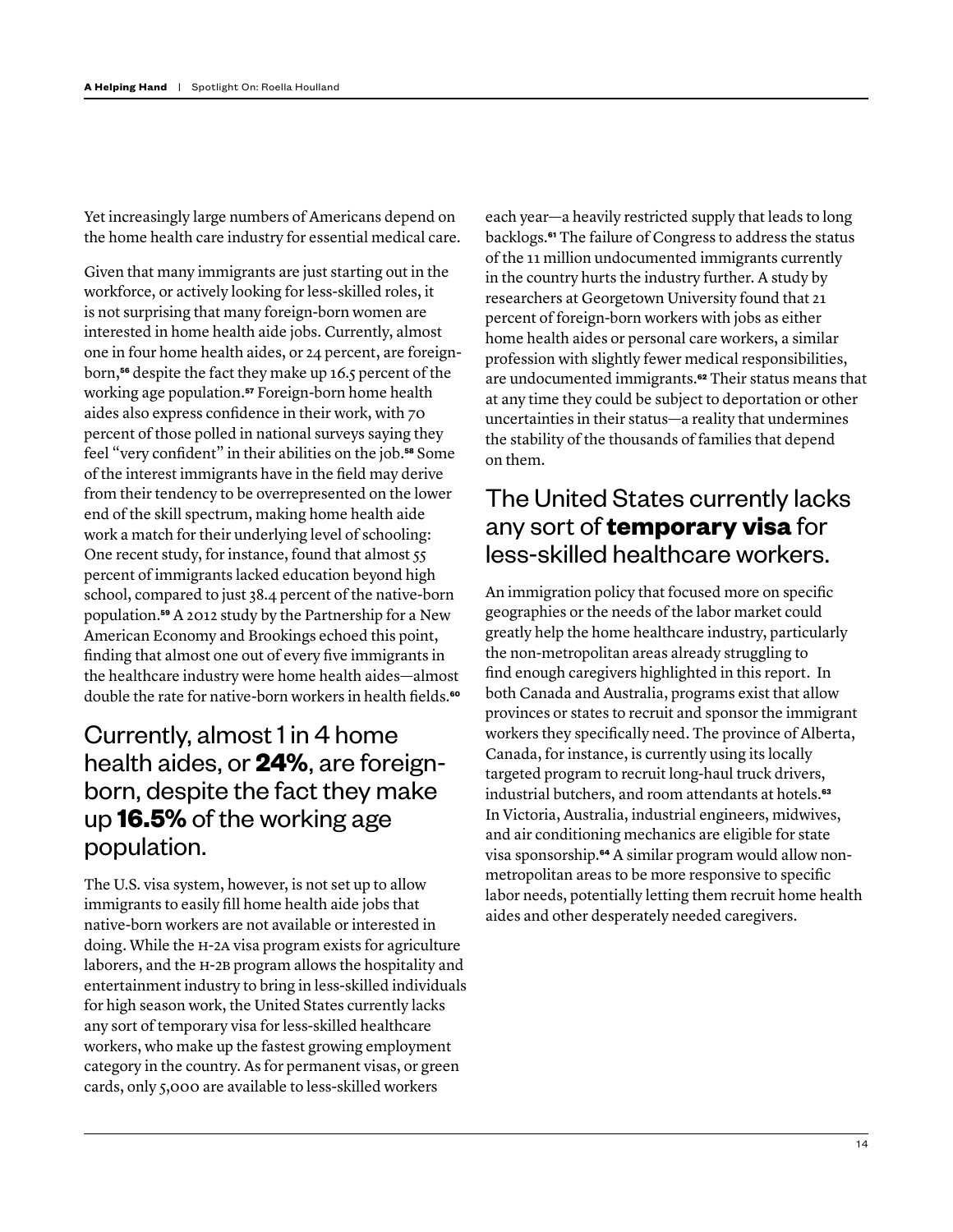# **Conclusion**

s this brief demonstrates, the United States<br>currently faces a shortage of home health air that disproportionally affects non-metropol currently faces a shortage of home health aides that disproportionally affects non-metropolitan communities. Such areas, outside of our big cities and suburbs, have roughly 20 percent fewer home health aides per capita than metropolitan communities. They also have far greater health needs. Their working-age residents are 51 percent more likely to be disabled than those who live in metropolitan areas. And while only 8.3 percent of the U.S. population overall lives in such non-metropolitan communities, they are home to 10.8 percent of the nation's elderly.**[65](#page-20-8)**

## The United States currently faces a shortage of home health aides that disproportionally affects **non-metropolitan communities**.

Immigrants, as discussed in this brief, are already playing a large role in helping to fill the gaps in our home health aide workforce. In the coming years, however, the country will face unprecedented aging challenges. Between 2000 and 2030, the size of the population aged 65 and older is projected to more than double, growing from 35 million to 71.5 million. Such aging trends will cause the number of home health aide positions to grow by 48 percent between 2012 and 2020. As this demand surges, it is crucial that politicians do more to create channels that would allow home health aide agencies to more easily recruit and bring in immigrant home health aides to fill positions few Americans are eager or interested in performing. Many of our current immigration policies for less-skilled immigrants including the H-2A visa for agriculture workers and the

H-2B visa for hospitality workers—were designed in 1986 to answer the needs of our economy in that era.**[66](#page-20-9)** Today, the aging baby boomers are dramatically reshaping our society and the types of workers that will be needed in the future. It is imperative that our immigration system be rethought to deal with what is arguably the greatest labor challenge of our time.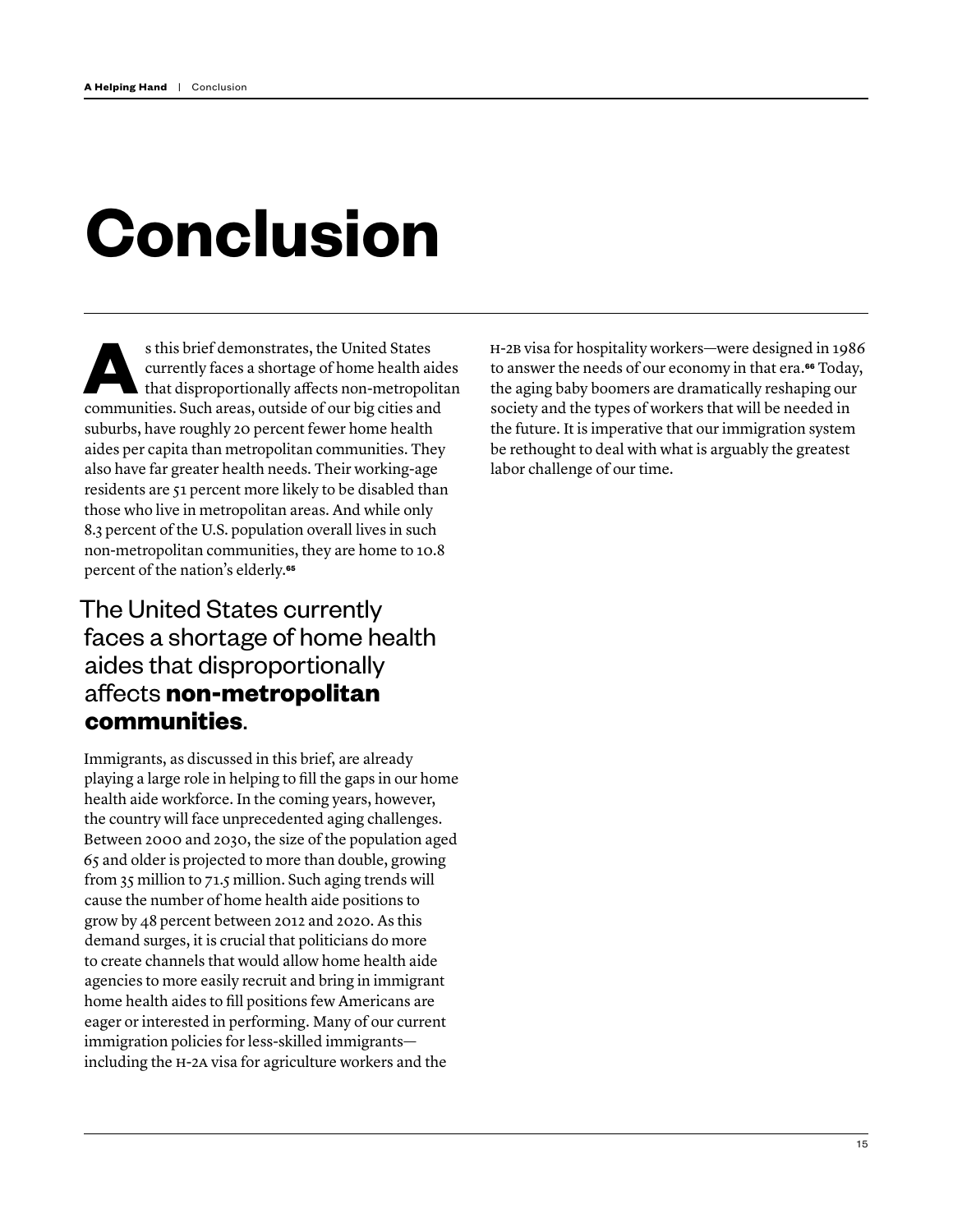# **Methodology**

### **Data Sources**

This study uses a variety of data sources. Data for home health aides is from the U.S. Bureau of Labor Statistics' Occupational Employment Survey (2014) and demographic data, including population age, educational levels, nativity and gender is from the U.S. Census American Community Survey (ACS) (2013) 1-year sample. Metropolitan and non-metropolitan areas are defined per the U.S. Office of Management and Budget's definition for statistical purposes. Metro areas include an urban core of at least 50,000 people and the surrounding areas, which have a high degree of economic and social integration with the urban core. Non-metro areas are defined as areas with cores of less than 50,000 and the adjacent counties/geographic localities. The Area Health Resource Files (2012) are used, when available, to further breakdown larger geographic areas into urban and rural counties. Counties are classified as urban and rural according to the County Classifications used by the U.S. Department of Agriculture's Economic Research Service.

### **Demographics and Population Projections**

The U.S. Census ACS 1-year sample is used to report population demographics for metro and non-metro areas nationally and by state. Using a straight-line projection of average yearly changes during the 2003- 2013 period, the rate of growth of the population is calculated to arrive at projected numbers of future retirement ages as well as the increase in the elderly population. Variables from the ACS 2013 1-year sample are used to show disability rates for the U.S. population. Those reporting any one or more of the following: 1. independent living difficulty; 2. self-care difficulty;

3. vision difficulty; 4. hearing difficulty; 5. ambulatory difficulty; and or 6. cognitive difficulty, are classified as having a disability. Additional data from the U.S. Census, Bureau of Labor Statistics Old Age, Survivor, and Disability Insurance (OASDI) (2013), are used to identify recipients of Social Security Disability Insurance within metro and non-metro areas.

## **Labor Market Trends**

Reported labor market projections, including wages and job demand growth rates are reported from the U.S. Bureau of Labor Statistics. Trends among the population that typically takes home health aide jobs are derived using a straight-line projection of average employment rates between 2003 and 2013, of nativeand foreign-born home health aide workers. Trends in the likelihood that native-born or foreign-born workers would be home health aides based on the existence of overtime protections for home health aides were derived from data from the 2000 decennial U.S. Census and from 1-year samples from American Community Surveys between 2007 and 2014. Data on each state with overtime protections for home health aides was analyzed to get the share of home health aides that were either native-born or foreign-born before and after the passage of the state's overtime protection laws for home health aides.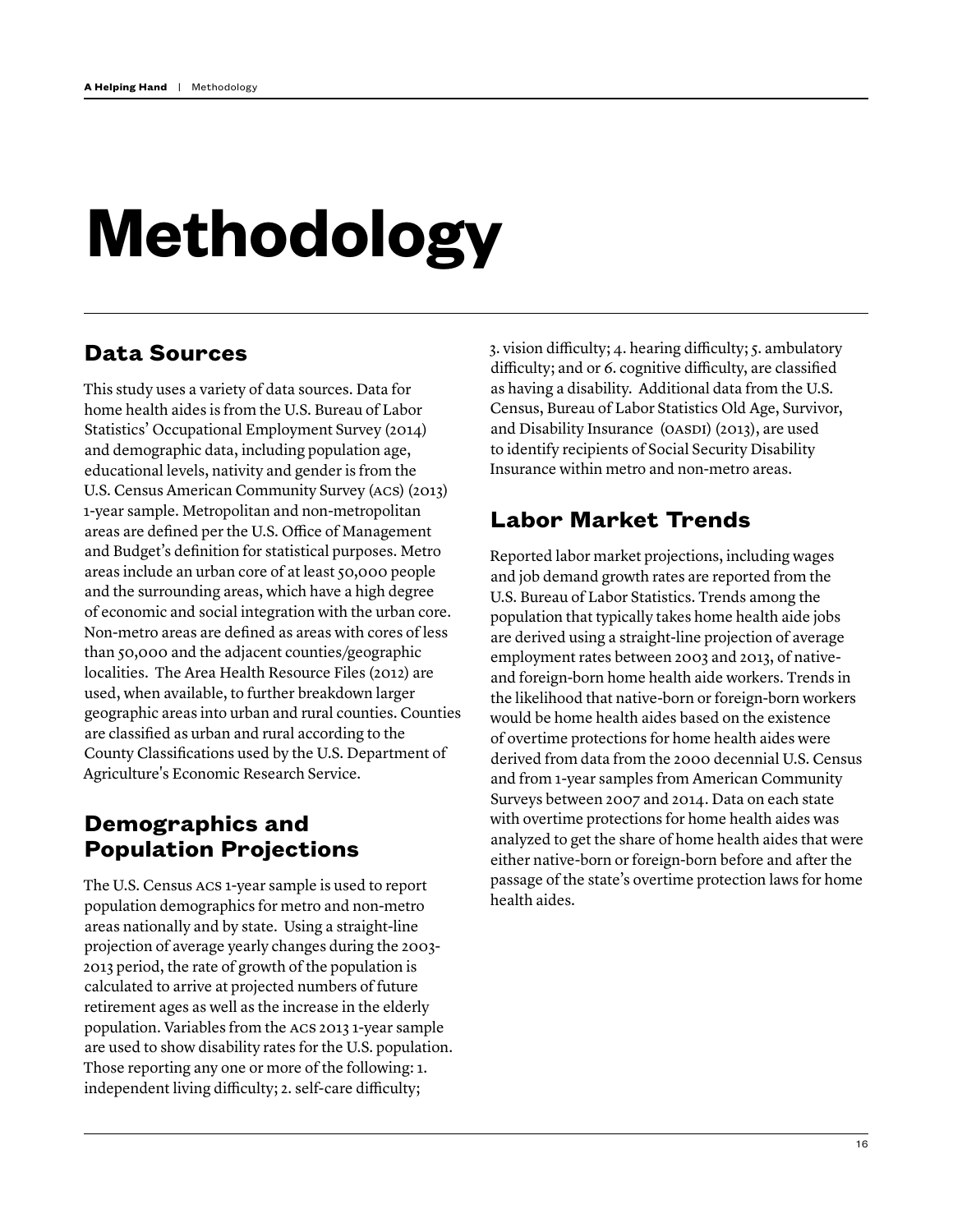# **Endnotes**

- <span id="page-17-0"></span>**1** Keehan, SP, Lazenby, HC, Zezza, MA, et al. 2013. "Age Estimates in the National Health Accounts,". Health Care Financing Review 2004 Dec. 2; 1(1); Web Exclusive.
- <span id="page-17-1"></span>**2** American Hospital Association and First Consulting Group. 2007. "When I'm 64: How Boomers Will Change Healthcare." 2007. (Available online.)
- <span id="page-17-2"></span>**3** U.S. Bureau of Labor Statistics. 2013. "Fastest Growing Occupations, 2012 and projected 2022.," U.S. Bureau of Labor Statistics, l Last modified Dec. 19, 2013, http://www.bls.gov/emp/ep\_table\_103.htm
- <span id="page-17-3"></span>**4** PHI. 2013. , "Direct Care Workers at a Glance," last modified November 2013, http://phinational.org/sites/ phinational.org/files/phi-facts-3.pdf.
- <span id="page-17-4"></span>**5** Joyce, Kathryn. 2014. "Home Care in Crisis." In These Times, Oct. 9.
- <span id="page-17-5"></span>**6** Curns, Jessica. 2015. "Supreme Court Allows DOL Home Care Worker Overtime Rules to Stand." The National Law Review, October 7, 2015.
- <span id="page-17-6"></span>**7** Curns, Jessica. 2015. "Supreme Court Allows DOL Home Care Worker Overtime Rules to Stand." The National Law Review, October 7, 2015.
- <span id="page-17-7"></span>**8** Home Care Pulse. 2015. "2015 Private Duty Benchmarking Study." April 2015. (Available online.)
- <span id="page-17-8"></span>**9** Semuels, Alana. 2015. "Who Will Care for America's Our Seniors?" The Washington PostAtlantic, April 27.
- <span id="page-17-9"></span>**10** Brown, D. Kip, Sarah Lash, Bernadette Wright, Ashley Tomisek. 2011. "Strengthening the Direct Care Workforce in Rural Areas," Centers for Medicare & Medicaid Services and The Lewin Group, August 2011. (Available online.)
- <span id="page-17-10"></span>**11** This analysis looks at communities in Metropolitan Statistical Areas (MSAs) and communities not in MSAs. This is not quite the same as urban and rural, since some rural areas right outside cities would be counted as the broader metro area. Non-metropolitan areas, then, are comprised of the most rural communities in the country.
- <span id="page-17-11"></span>**12** Joyce, ibid.
- <span id="page-17-12"></span>**13** Singer, Audrey. 2012. "Immigrant Workers in the U.S. Labor Force." Brookings and Partnership for a New American Economy , 2012. (Available online.).
- <span id="page-17-13"></span>**14** PHI, "Home Care Aides at a Glance," last modified February 2014, http://phinational.org/sites/phinational. org/files/phi-facts-5.pdf.
- <span id="page-17-14"></span>**15** Institute for Women's Policy Research. 2013. "Increasing Pathways to Legal Status for Immigrant In-Home Care Workers." 2013. (Available online.)
- <span id="page-17-15"></span>**16** It is worth noting that there are a few visas available for less-skilled workers through the TN visa program, which is for natives of Canada and Mexico. Occupations, however, must be on a dedicated professions list. All healthcare professions currently included require at least a bachelor's degree.
- <span id="page-17-16"></span>**17** The Partnership for a New American Economy and The Partnership for New York City. 2012. "Not Coming To America: Why the U.S. is Falling Behind in the Global Race for Talent." May 2012. (Available online.)
- <span id="page-17-17"></span>**18** Martin, Susan B., Lindsay Lowell, Elizbieta M. Gozdiziak, Micah Bump, and Mary E. Breeding. 2009. "The Role of Migrant Care Workers in Aging Societies: Report on Research Findings in the United States." Washington, DC: Institute for the Study of International Migration. (Available online.)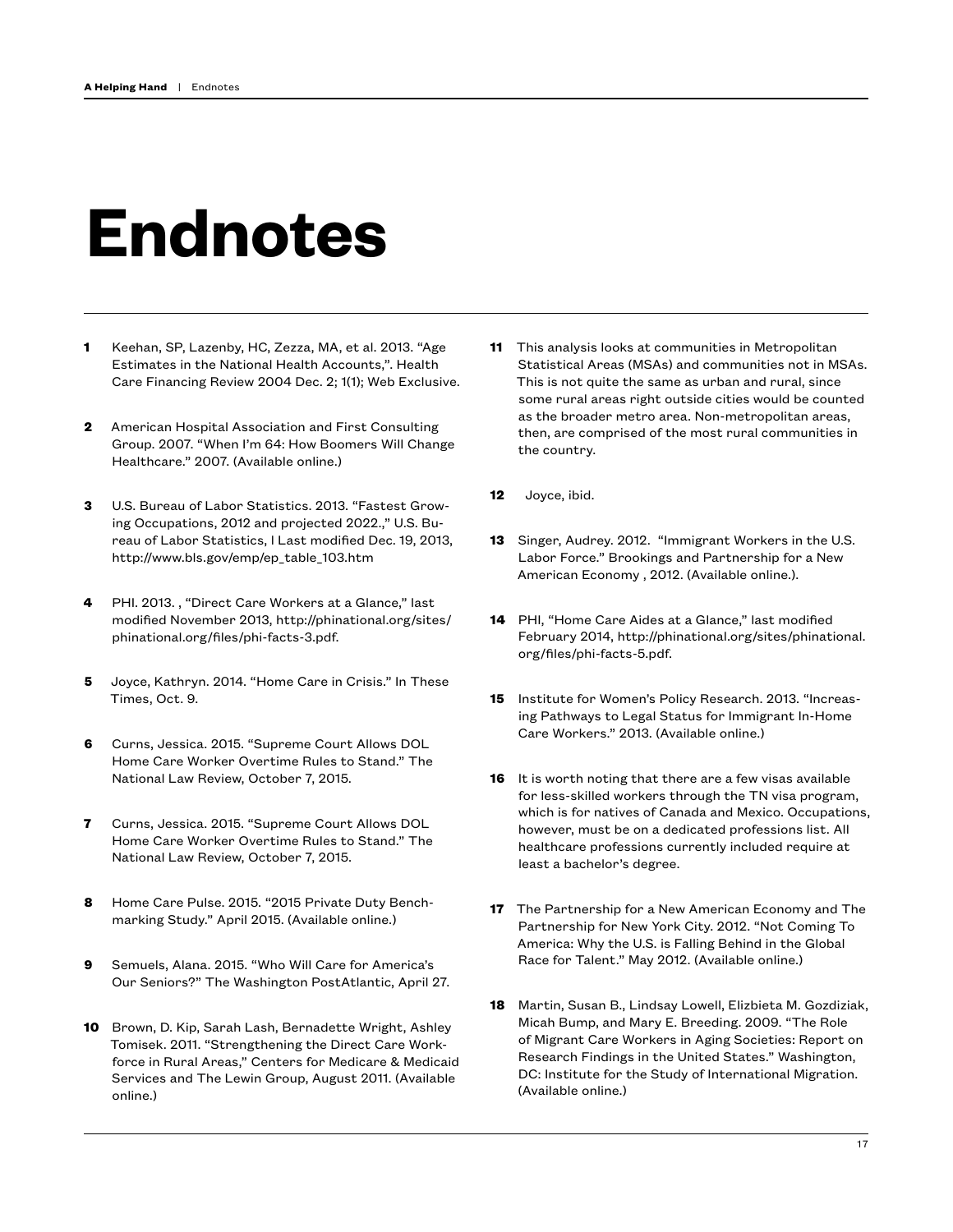- <span id="page-18-0"></span>**19** The Partnership for a New American Economy. 2015 "Life Support: The Shortage of Physicians in America's Rural Counties and how Foreign-Born Doctors Can Help." Forthcoming, September, 2015.
- <span id="page-18-1"></span>**20** The National Advisory Committee on Rural Health and Human Services. 2004. "The 2004 Report to the Secretary: Rural Health and Human Services Issues." April, 2004. (Available online.)
- <span id="page-18-2"></span>**21** National Rural Health Association. 2008. "Workforce Series: Rural Behavioral Health." October, 2008. (Available online.)
- <span id="page-18-3"></span>**22** "Livable Communities Baby Boomers Facts and Figures," AARP. 2014. Livable Communities, last modified April 2014, http://www.aarp.org/livable-communities/ info-2014/livable-communities-facts-and-figures.html.
- <span id="page-18-4"></span>**23** It is worth noting that our figures are likely a conservative estimate of the gap that exists between metropolitan and non-metropolitan regions. To ensure we were not over-counting the number of home health aides, our analysis of BLS data omits any communities that showed zero home health aide employment. Because there are very likely some communities with no active home health aides, this almost certainly makes our results somewhat of an underestimate.
- <span id="page-18-5"></span>**24** Home Care Pulse, 2015. eee
- <span id="page-18-6"></span>**25** U.S. Bureau of Labor Statistics,. 2014. Occupational Outlook Handbook, "What Home Health Aides Do," last modified January 8, 2014, http://www.bls.gov/ooh/ healthcare/home-health-aides.htm#tab-2. .
- <span id="page-18-7"></span>**26** Large urban counties in this report were defined as counties in classes 1 and 2 in the U.S. Department of Agriculture's Urban-Rural Continuum Code, while small rural areas were counties falling in categories 6-9.
- <span id="page-18-8"></span>**27** Institute for Women's Policy Research. 2013. "Increasing Pathways to Legal Status for Immigrant In-Home Care Workers." (Available online.)See footnote 15.
- <span id="page-18-9"></span>**28** When defining who qualified as disabled, we looked at people falling into one of the following categories in the American Community Survey's 2013 sample: Those with Self Care Difficulty, Independent Living Difficulty, Vision Difficulty, Hearing Difficulty, Ambulatory Difficulty, or Cognitive Difficulties.
- <span id="page-18-10"></span>**29** See footnote 11.
- <span id="page-18-11"></span>**30** Bercovitz, Anita, et al. 2011. "An Overview of Home Health Aides: United States, 2007." National Health Statistics Reports, May 19, 2011. (Available online.)
- <span id="page-18-12"></span>**31** PHI, 2014. "Home Health Aides at a Glance." (See footnote 11.)
- <span id="page-18-13"></span>**32** Bean, Frank D., James D. Bachmeier, and Susan K. Brown. 2013. "A Crucial Piece of the Puzzle: Demographic Change and Why Immigrants are Needed to Fill America's Less-Skilled Labor Gap." Partnership for a New American Economy, March 2013. (Available online.)
- <span id="page-18-14"></span>**33** Analysis of American Community Survey data for native-born women, ages 25 to 64, in the 2006 to 2013 sample.
- <span id="page-18-15"></span>**34** U.S. Bureau of Labor Statistics, 2014. Occupational Outlook Handbook, "Home Health Aides: Job Outlook," last modified January 8, 2014, http://www.bls.gov/ooh/ healthcare/home-health-aides.htm#tab-6.
- <span id="page-18-16"></span>**35** Figures on the working-age populations were obtained using 1-year samples from the American Community Survey from each year between 2003 and 2013. National samples were used to create straight-line population projections using average yearly changes during the 2003-2013 period.
- <span id="page-18-17"></span>**36** Bean, 2013.
- <span id="page-18-18"></span>**37** Tran, Alvin., 2013. "Obama Administration Mulls Rule to Give Home Health Aides Better Wages," Kaiser Health News, April 29, 2013. Available online: http://khn.org/ news/home-health-aides-better-wages-rules/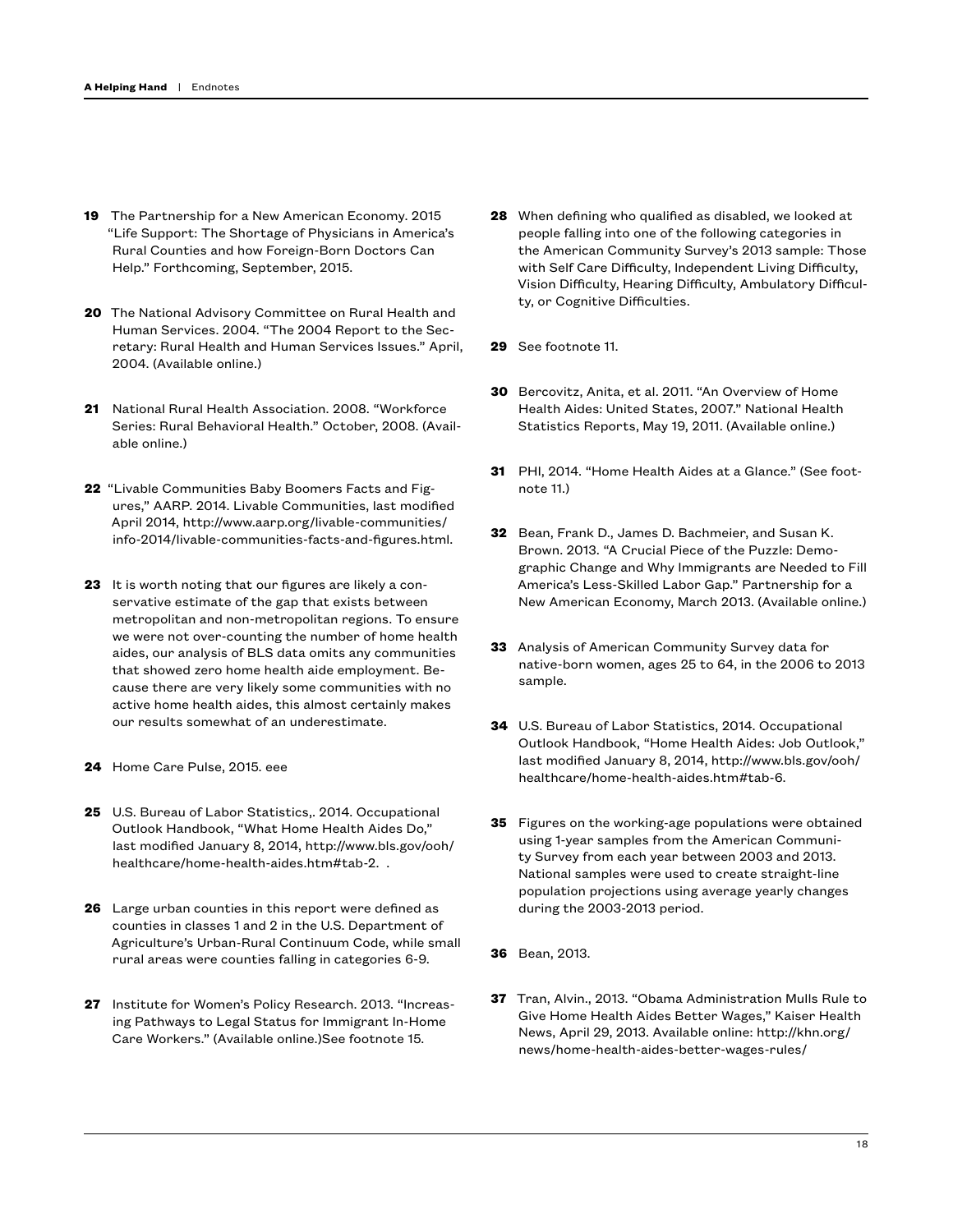- <span id="page-19-0"></span>**38** National Center for Health Workforce Analyses. 2004. , "Nursing Aides, Home Health Aides, and Related Health Care Occupations – National and Local Workforce Shortages and Associated Data Needs," Health Resources and Services Administration, February, 2004. Available online: http://bhpr.hrsa.gov/healthworkforce/ reports/rnhomeaides.pdf
- <span id="page-19-1"></span>**39** Brown, D. Kip, et al. "Strengthening the Direct Service Workforce in Rural Areas," Centers for Medicare and Medicaid Services, August 2011. Available online: http:// www.medicaid.gov/medicaid-chip-program-information/ by-topics/long-term-services-and-supports/workforce/ downloads/rural-area-issue-brief.pdf
- <span id="page-19-2"></span>**40** Totenberg, Nina. 2014. "A Union for Home Health Aides Brings New Questions to the Supreme Court." NPR Morning Edition, January 21.
- <span id="page-19-3"></span>**41** Maher, Kris. 2014. "Unions Target Home Workers." The Wall Street Journal, June 19.
- <span id="page-19-4"></span>**42** Markon, J. and Barnes, R., "Supreme Court: Home health-care workers can't be required to pay union fees," Washington Post, June 30, 2014. Markon, ibid.
- <span id="page-19-5"></span>**43** U.S. Department of Labor. 2013. "Minimum Wage, Overtime Protections Extended to Direct Care Workers by U.S. Labor Department," http://www.dol.gov/opa/media/ press/whd/WHD20131922.htm.
- <span id="page-19-6"></span>**44** Curns, Jessica. 2015. "Supreme Court Allows DOL Home Care Worker Overtime Rules to Stand." The National Law Review, October 7, 2015.
- <span id="page-19-7"></span>**45** Bureau of Labor Statistics. 2015., "Occupational Employment and Wages, May 2014: 31-1011 Home Health Aides," March 2015. Available online: http://www.bls.gov/ oes/current/oes311011.htm
- <span id="page-19-8"></span>**46** Center for Poverty Research. 2013. "What are the annual earnings for a full-time minimum wage worker?" Center for Poverty Research, Center for Poverty Research, University of California, Davis, 2013. Available online: http://poverty.ucdavis.edu/faq/what-are-annualearnings-full-time-minimum-wage-worker
- <span id="page-19-9"></span>**47** On the eve of the nationwide policy change in late 2015, there were 16 states that extended minimum wage and overtime protection to home health aides. Of these, three states, California, Hawaii, and Michigan, passed laws to no longer exclude home health aides from these protections. One state, Colorado, decided to include home health aides in 2015. But since the latest data available is from 2014, we do not include Colorado in our analysis as a minimum wage/overtime state. There are also two states, Arizona and Ohio, which passed laws to include home health aides in minimum wage protections, but not overtime protections.
- <span id="page-19-10"></span>**48** Figures are based on the author's analysis of American Community Survey Data 2007-2014 as well as data from the 2000 U.S. Decennial Census.
- <span id="page-19-11"></span>**49** He, Wan, et al. "65+ in the United States: 2005." U.S. Department of Commerce and U.S. Census Bureau, Current Population Reports, December 2005. (Available online.)
- <span id="page-19-12"></span>**50** Partnership for a New American Economy, "America's Aging Crisis: How Immigration Reform Can Strengthen the U.S. Workforce." Last modified August 25, 2015, http://www.renewoureconomy.org/wp-content/uploads/2015/08/PNAE-Aging-Workforce.pdf.
- <span id="page-19-13"></span>**51** Portlock, 2014.
- <span id="page-19-14"></span>**52** Bercovitz, 2007.
- <span id="page-19-15"></span>**53** Department of Health and Human Services, "NIOSH Hazard Overview: Occupational Hazards in Home Healthcare." Washington, DC, January 2010. Available here: http://www.cdc.gov/niosh/docs/2010-125/ pdfs/2010-125.pdf.
- <span id="page-19-16"></span>**54** Mullaney, Tim. 2015. "Home Health Aides Find Much Meaning, Less Satisfaction on Job." Home Care News, July 28.
- <span id="page-19-17"></span>**55** Ozga, Matthew. 2015. "Survey: Home Care Turnover Topped 60 Percent in 2014." PHI, April 28.
- <span id="page-19-18"></span>**56** PHI, 2014."Home Health Aides at a Glance," footnote 11.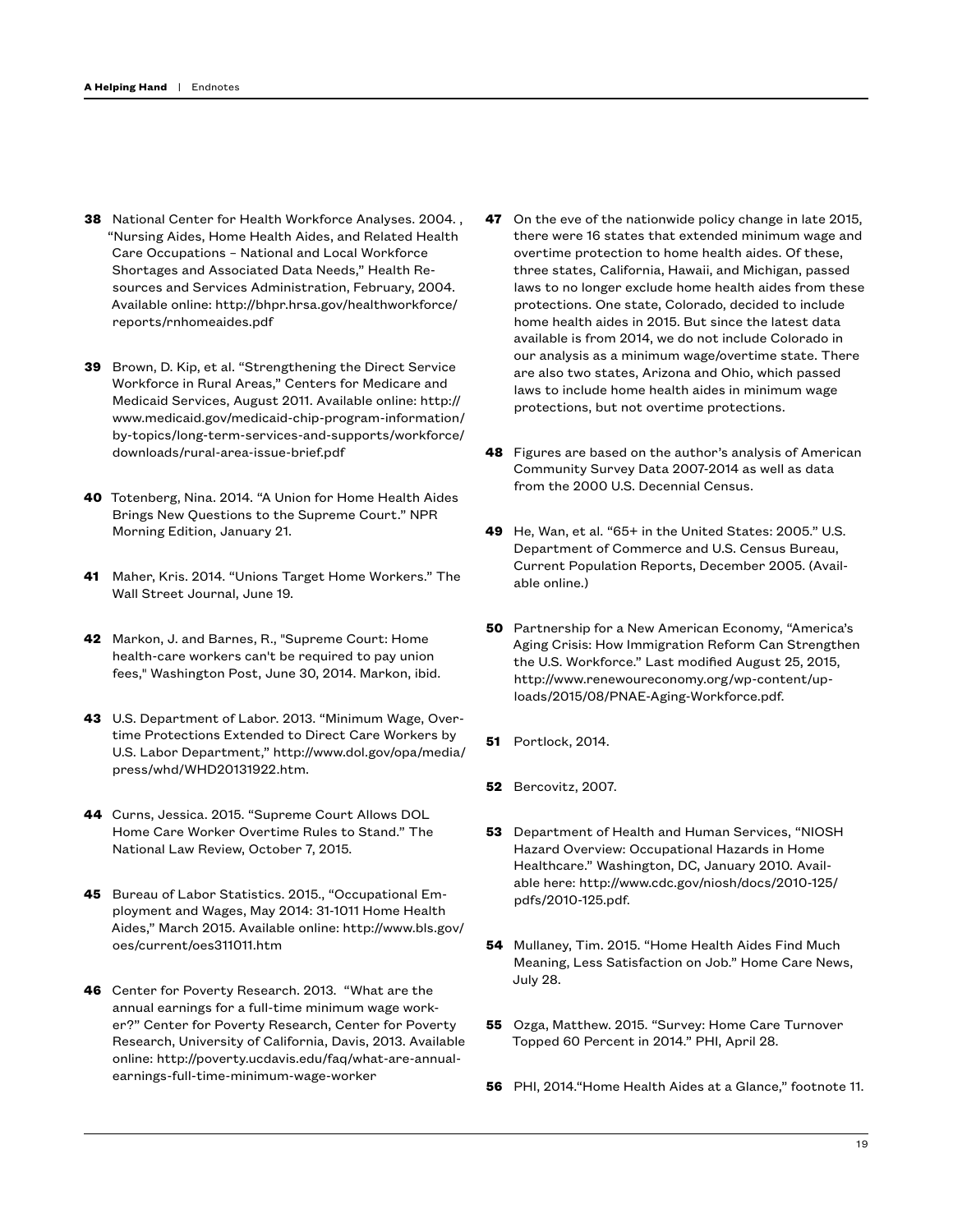- <span id="page-20-0"></span>**57** U.S. Bureau of Labor Statistics analysis the Current Population Survey, 2014.
- <span id="page-20-1"></span>**58** Leading Age Center for Applied Research. 2015. , "With Help from Afar: The Role of Immigrant Home Health aides in Meeting the Growing Demand for Long-Term Services and Support," January 28., 2015. (Available online.)
- <span id="page-20-2"></span>**59** Singer, 2012.
- <span id="page-20-3"></span>**60** Ibid.
- <span id="page-20-4"></span>**61** Leading Age Center for Applied Research,, "With Help from Afar: The Role of Immigrant Home Health Aides in Meeting the Growing Demand for Long-Term Services and Supports." January 28, 2015. (Available online.)
- <span id="page-20-5"></span>**62** Martin, 2009.
- <span id="page-20-6"></span>**63** "Semi-Skilled Worker Criteria," Alberta Canada, last updated April 17, 2015. Available here: http://www. albertacanada.com/opportunity/immigrating/ainp-edssemi-skilled-criteria.aspx.
- <span id="page-20-7"></span>**64** "State Nomination Occupation List for Victoria," Live in Victoria Australia. Available here: http://www.liveinvictoria.vic.gov.au/visas-and-immigrating/occupation-lists/ state-nomination-occupation-list-for-victoria#.Vd3xdeu1iMN.
- <span id="page-20-8"></span>**65** Figures are based on the author's analysis of American Community Survey Data from 2013. Some communities in the ACS do not receive either metro or non-metro classification, and their populations are thus excluded from the analysis.
- <span id="page-20-9"></span>**66** Orrenius, Pia M., and Madeline Zavodny. 2012. "The Economic Consequences Of Amnesty For Unauthorized Immigrants." CATO Journal 32.1: (2012): 85-106.